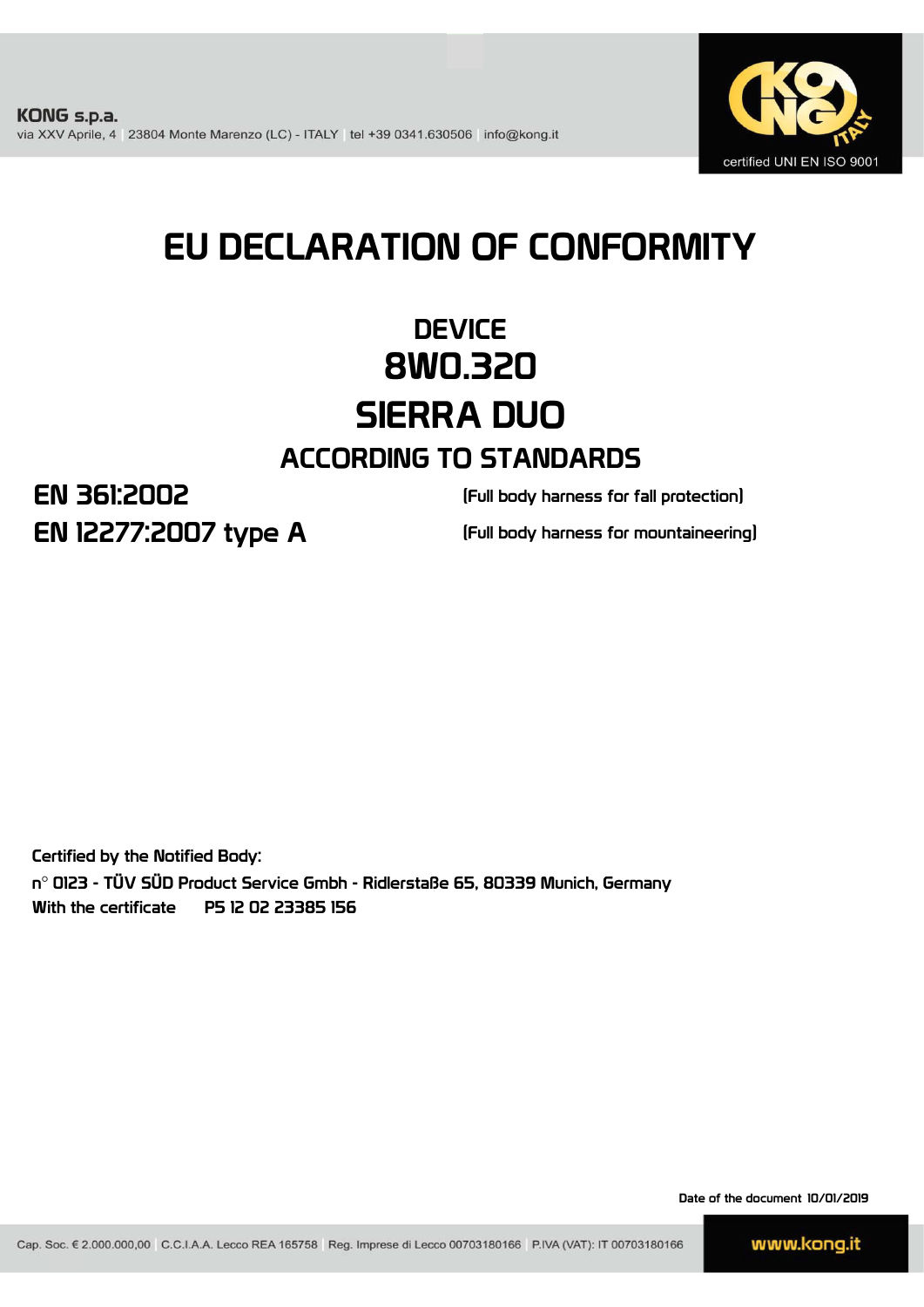

Italiano

## **Dichiarazione di Conformità UE**

La presente Dichiarazione di Conformità è rilasciata sotto l'esclusiva responsabilità del fabbricante:

### **KONG S.p.A. – Via XXV Aprile, 4 – 23804 Monte Marenzo LC – Italia**

Il Dispositivo di Protezione Individuale (DPI)

### **8W0.320 SIERRA DUO**

oggetto della dichiarazione è conforme al Regolamento (UE) 2016/425 e alle normative di armonizzazione dell'Unione Europea:

EN 361:2002

(Full body harness for fall protection) EN 12277:2007 type A (Full body harness for mountaineering)

L'organismo notificato n° 0123 - TÜV SÜD Product Service Gmbh - Ridlerstaße 65, 80339 Munich, Germany

ha svolto l'esame UE del tipo (modulo B) e ha rilasciato il certificato di esame UE del tipo:

P5 12 02 23385 156

Il DPI è oggetto della procedura di valutazione delle conformità al tipo basata sulla garanzia di qualità del processo di produzione (modulo D) sotto la sorveglianza dell'organismo notificato n. 0426 Italcert (Viale Sarca 336, 20126 Milano (MI), Italy).

> **KONG S.p.A. Il Presidente**

Monte Marenzo, 10/01/2019<br>
Monte Marenzo, 10/01/2019<br>
A Marco Bonaiti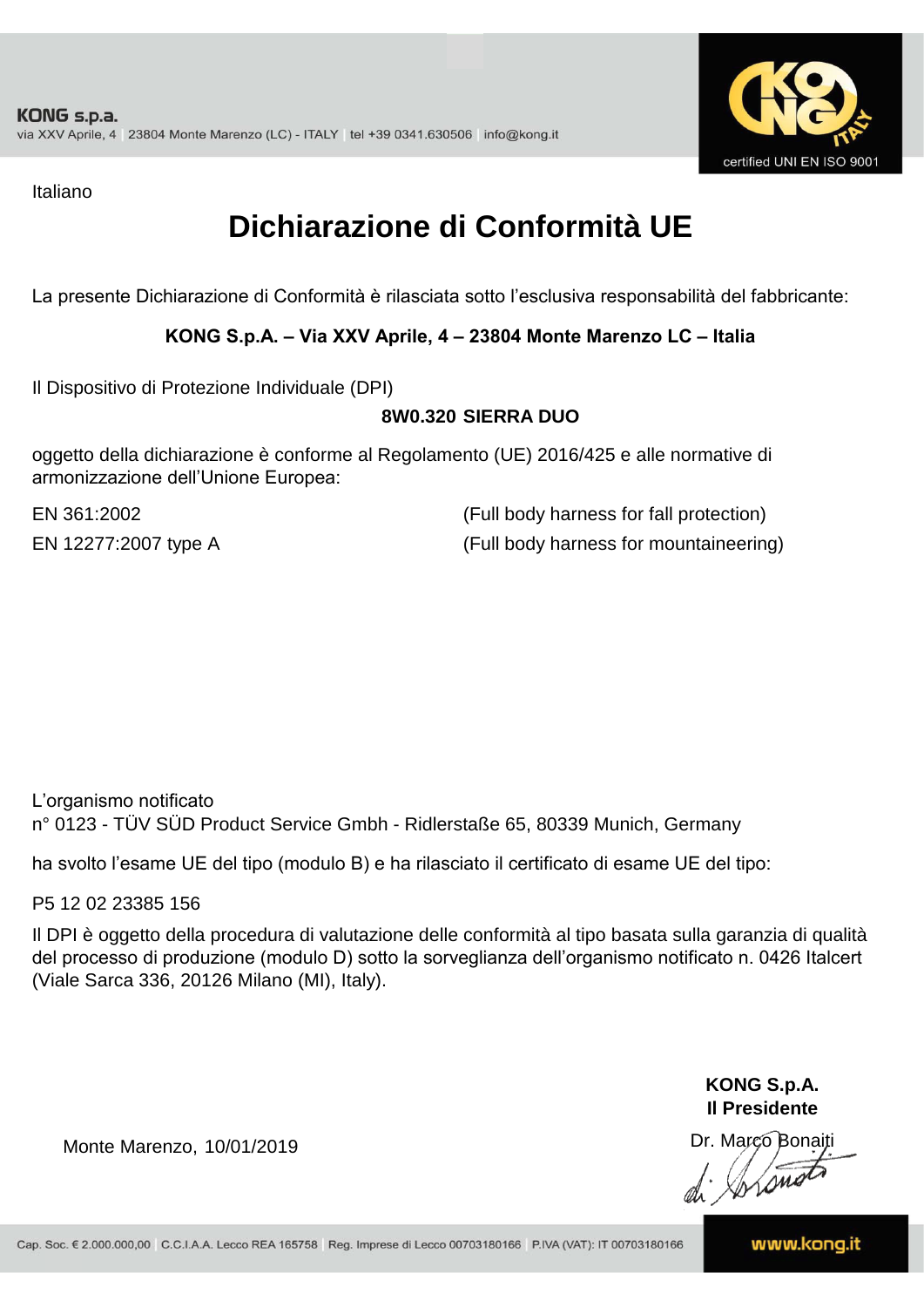

English

## **EU Declaration of Conformity**

This Declaration of Conformity is issued under the exclusive responsibility of the manufacturer:

### **KONG S.p.A. – Via XXV Aprile, 4 – 23804 Monte Marenzo LC – Italia**

The Personal Protective Equipment (PPE)

### **8W0.320 SIERRA DUO**

subject to the declaration complies with Regulation (EU) 2016/425 and with European Union harmonisation standards:

EN 12277:2007 type A (Full body harness for mountaineering) EN 361:2002 (Full body harness for fall protection)

The notified body

n° 0123 - TÜV SÜD Product Service Gmbh - Ridlerstaße 65, 80339 Munich, Germany Has performed the EU examination for the type (module B), and has issued an EU examination certificate for the type:

P5 12 02 23385 156

The PPE is subject to the type conformity assessment procedure, based on the quality assurance of the production process (module D), under surveillance by the notified body n° 0426 Italcert (Viale Sarca 336, 20126 Milano (MI), Italy).

> **KONG S.p.A. The president**

Dr. Marco Bonaiti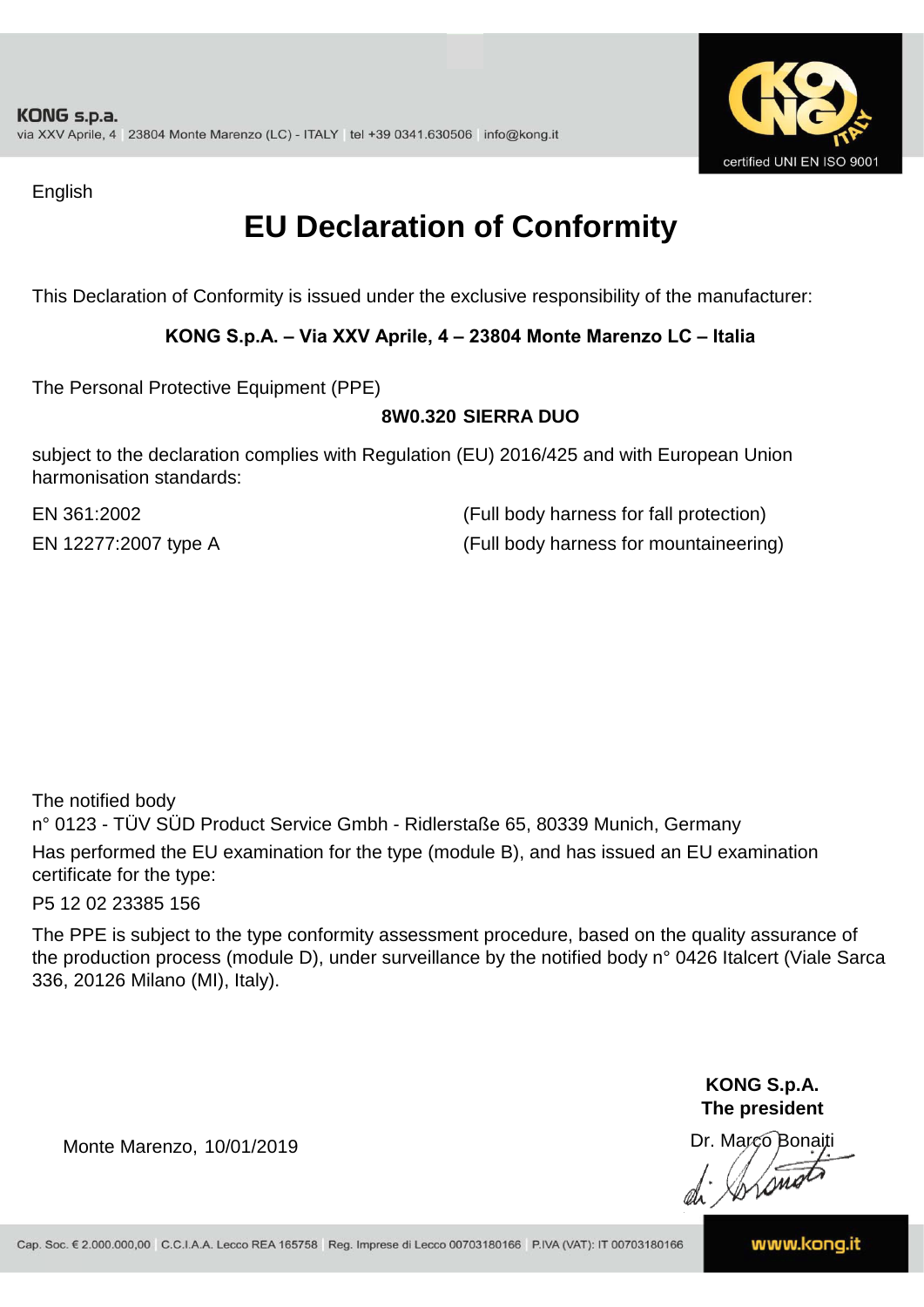

Français

## **Déclaration de conformité UE**

La présente Déclaration de Conformité est délivrée sous la responsabilité exclusive du Fabricant:

### **KONG S.p.A. – Via XXV Aprile, 4 – 23804 Monte Marenzo LC – Italia**

L'Équipement de Protection Individuelle (EPI)

### **8W0.320 SIERRA DUO**

objet de la déclaration est conforme au Règlement (UE) 2016/425 et aux normes d'harmonisation de l'Union Européenne:

EN 12277:2007 type A (Full body harness for mountaineering) EN 361:2002 (Full body harness for fall protection)

L'organisme notifié n° 0123 - TÜV SÜD Product Service Gmbh - Ridlerstaße 65, 80339 Munich, Germany

a effectué l'examen UE de type (module B) et a délivré le certificat d'examen UE de type:

P5 12 02 23385 156

L'EPI est soumis à la procédure d'évaluation de conformité au type sur la base de l'assurance de la qualité du mode de production (module D) sous la supervision de l'organisme notifié n° 0426 Italcert (Viale Sarca 336, 20126 Milano (MI), Italy).

> **KONG S.p.A. Le Président**

Dr. Marco Bonaiti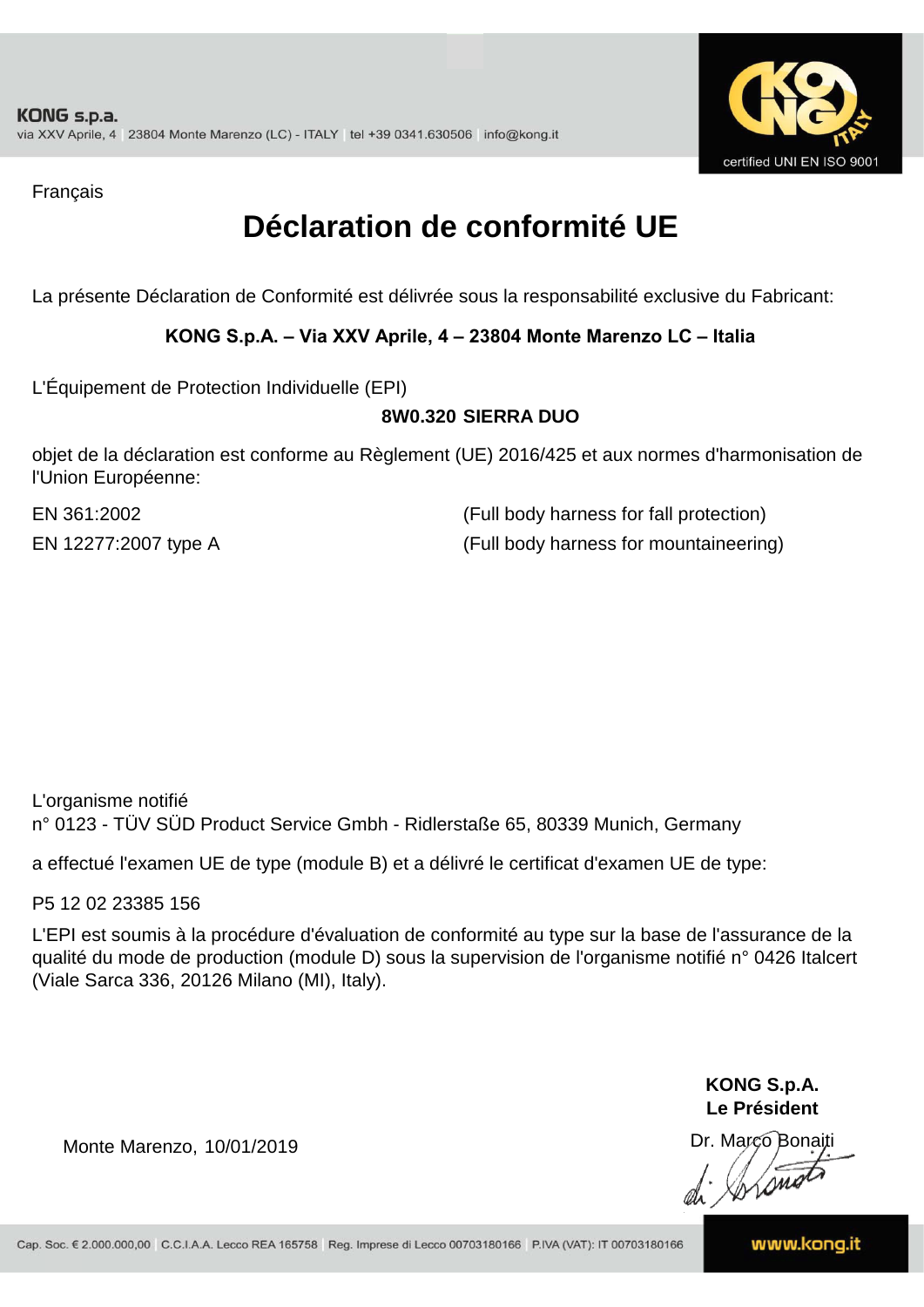![](_page_4_Picture_1.jpeg)

Deutsch

### **EU-Konformitätserklärung**

Die vorliegende Konformitätserklärung wird unter der alleinigen Verantwortung des Herstellers ausgestellt:

### **KONG S.p.A. – Via XXV Aprile, 4 – 23804 Monte Marenzo LC – Italia**

Die persönliche Schutzausrüstung (PSA)

### **8W0.320 SIERRA DUO**

Gegenstand dieser Erklärung, entspricht der EU-Verordnung 2016/425 sowie den harmonisierten Normen der Europäischen Union:

EN 12277:2007 type A (Full body harness for mountaineering) EN 361:2002 (Full body harness for fall protection)

Die benannte Stelle

n° 0123 - TÜV SÜD Product Service Gmbh - Ridlerstaße 65, 80339 Munich, Germany hat die EU-Baumusterprüfung (Modul B) durchgeführt und die EU-Baumusterprüfbescheinigung ausgestellt:

P5 12 02 23385 156

Die PSA ist Gegenstand der Konformitätsbewertung anhand der Baumusterprüfung auf der Grundlage einer Qualitätssicherung des Produktionsprozesses (Modul D) unter der Überwachung durch die benannte Stelle Nr. 0426 Italcert (Viale Sarca 336, 20126 Milano (MI), Italy).

> **KONG S.p.A. Der Vorsitzende**

Dr. Marco Bonaiti

Monte Marenzo, 10/01/2019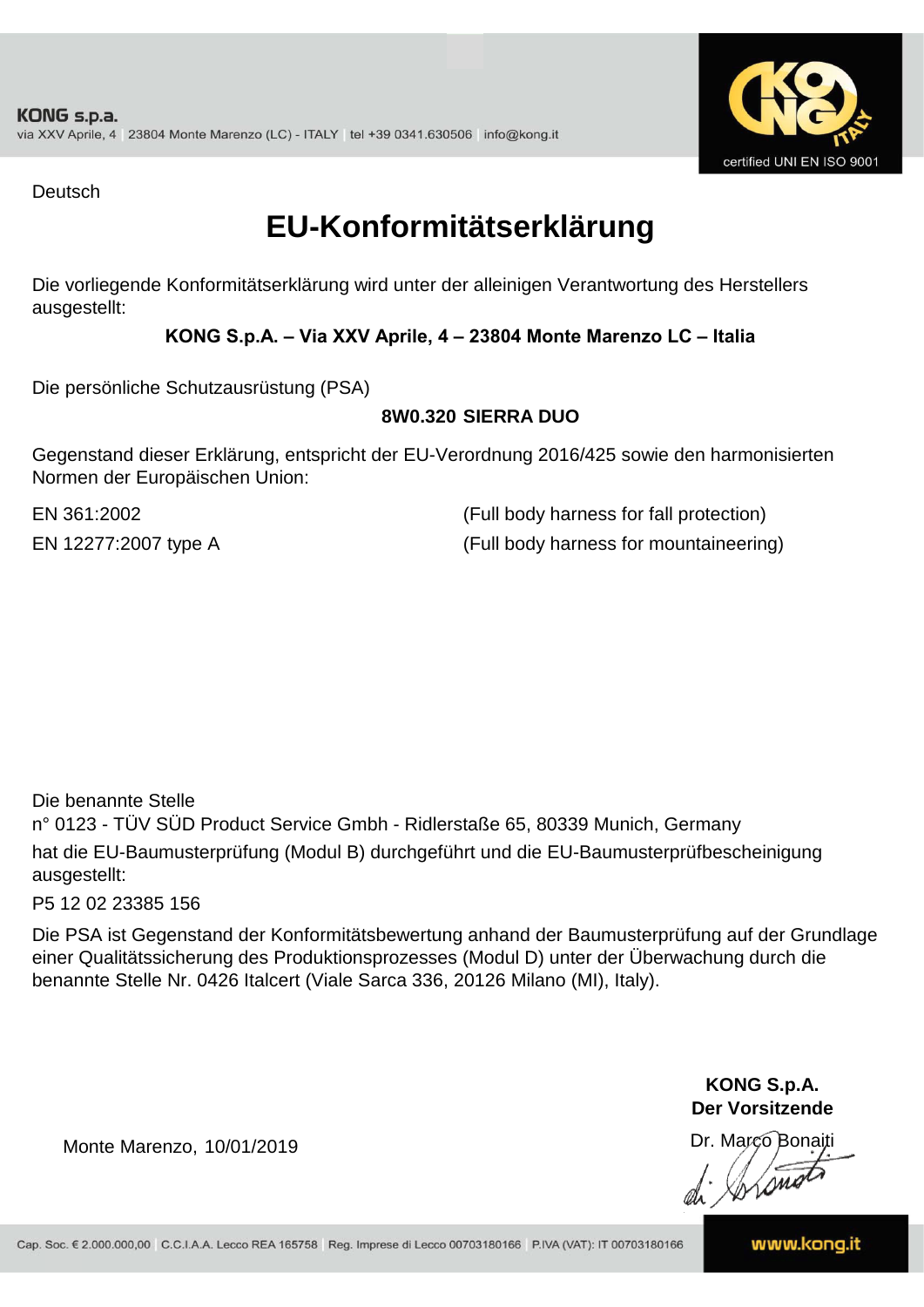![](_page_5_Picture_1.jpeg)

Español

## **Declaración de conformidad UE**

La presente Declaración de Conformidad se expide bajo la exclusiva responsabilidad del fabricante:

### **KONG S.p.A. – Via XXV Aprile, 4 – 23804 Monte Marenzo LC – Italia**

El Equipo de Protección individual (EPI)

### **8W0.320 SIERRA DUO**

objeto de la declaración se ajusta al Reglamento (UE) 2016/425 y a las normativas de armonización de la Unión Europea:

EN 361:2002

(Full body harness for fall protection) EN 12277:2007 type A (Full body harness for mountaineering)

El organismo notificado n° 0123 - TÜV SÜD Product Service Gmbh - Ridlerstaße 65, 80339 Munich, Germany

ha realizado el examen UE de tipo (módulo B) y ha expedido el certificado de examen UE de tipo:

P5 12 02 23385 156

El EPI es objeto del procedimiento de evaluación de la conformidad con el tipo basada en el aseguramiento de la calidad del proceso de producción (módulo D) bajo la supervisión del organismo notificado nº 0426 Italcert (Viale Sarca 336, 20126 Milano (MI), Italy).

> **KONG S.p.A. El Presidente**

Dr. Marco Bonaiti di Aromor

Monte Marenzo, 10/01/2019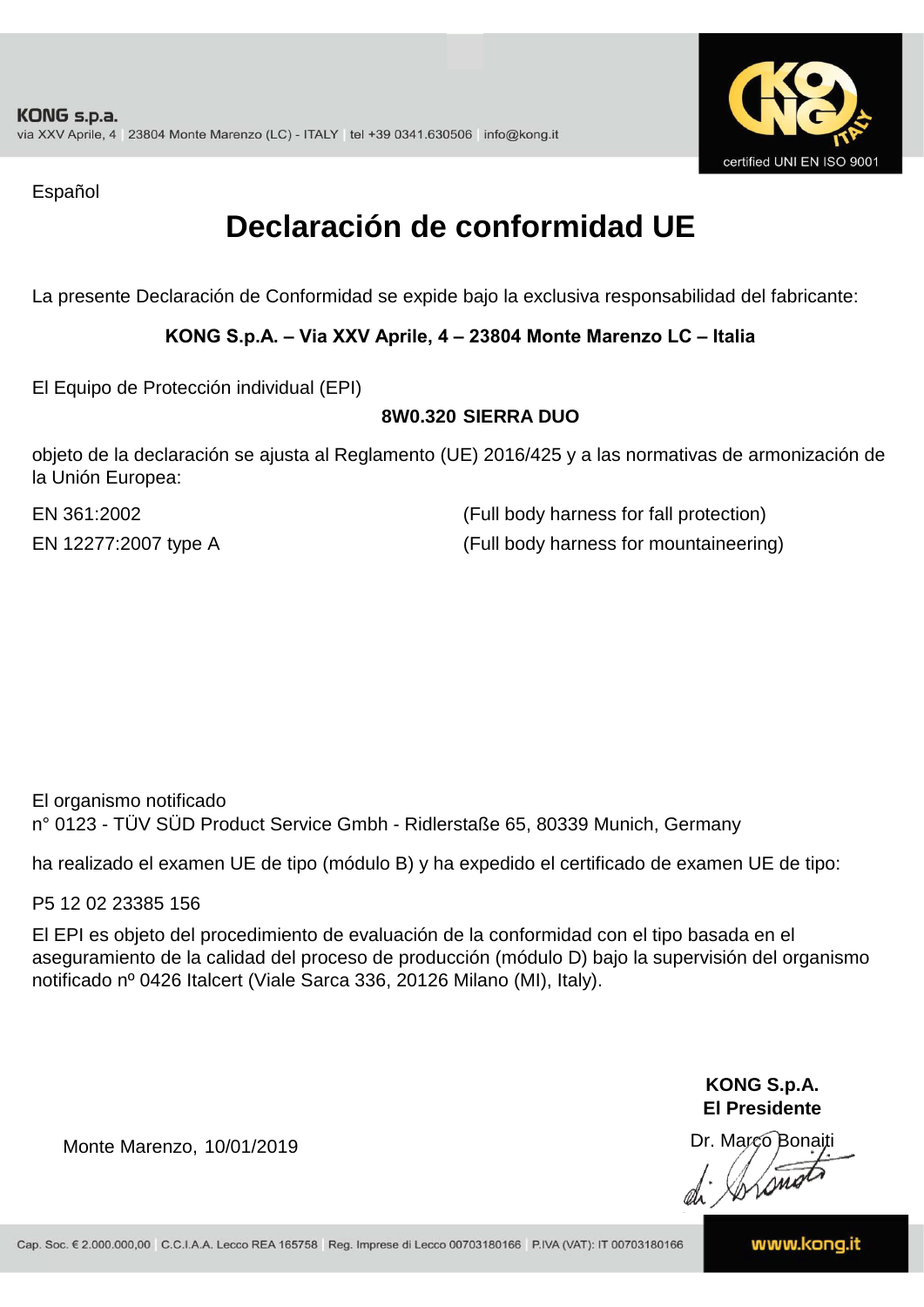![](_page_6_Picture_1.jpeg)

русский

### **Декларация соответствия ЕС**

Настоящая Декларация соответствия выдана под исключительную ответственность производителя:

**KONG S.p.A. – Via XXV Aprile, 4 – 23804 Monte Marenzo LC – Italia**

Средство индивидуальной защиты (СИЗ)

### **8W0.320 SIERRA DUO**

предмет декларации соответствует Регламенту (ЕС) 2016/425 и гармонизированным стандартам Европейского Союза:

EN 361:2002 (Full body harness for fall protection) EN 12277:2007 type A (Full body harness for mountaineering)

Уполномоченный орган

n° 0123 - TÜV SÜD Product Service Gmbh - Ridlerstaße 65, 80339 Munich, Germany провел испытание типового образца на соответствие требованиям ЕС (модуль B) и выдал сертификат испытаний типового образца на соответствие требованиям ЕС:

P5 12 02 23385 156

СИЗ является предметом процедуры оценки соответствия типовому образцу, основанной на обеспечении качества производственного процесса (модуль D) под наблюдением уполномоченного органа № 0426 — органа сертификации Italcert (Viale Sarca 336, 20126 Milano (MI), Italy).

> **KONG S.p.A. Президент**

Dr. Marco Bonaiti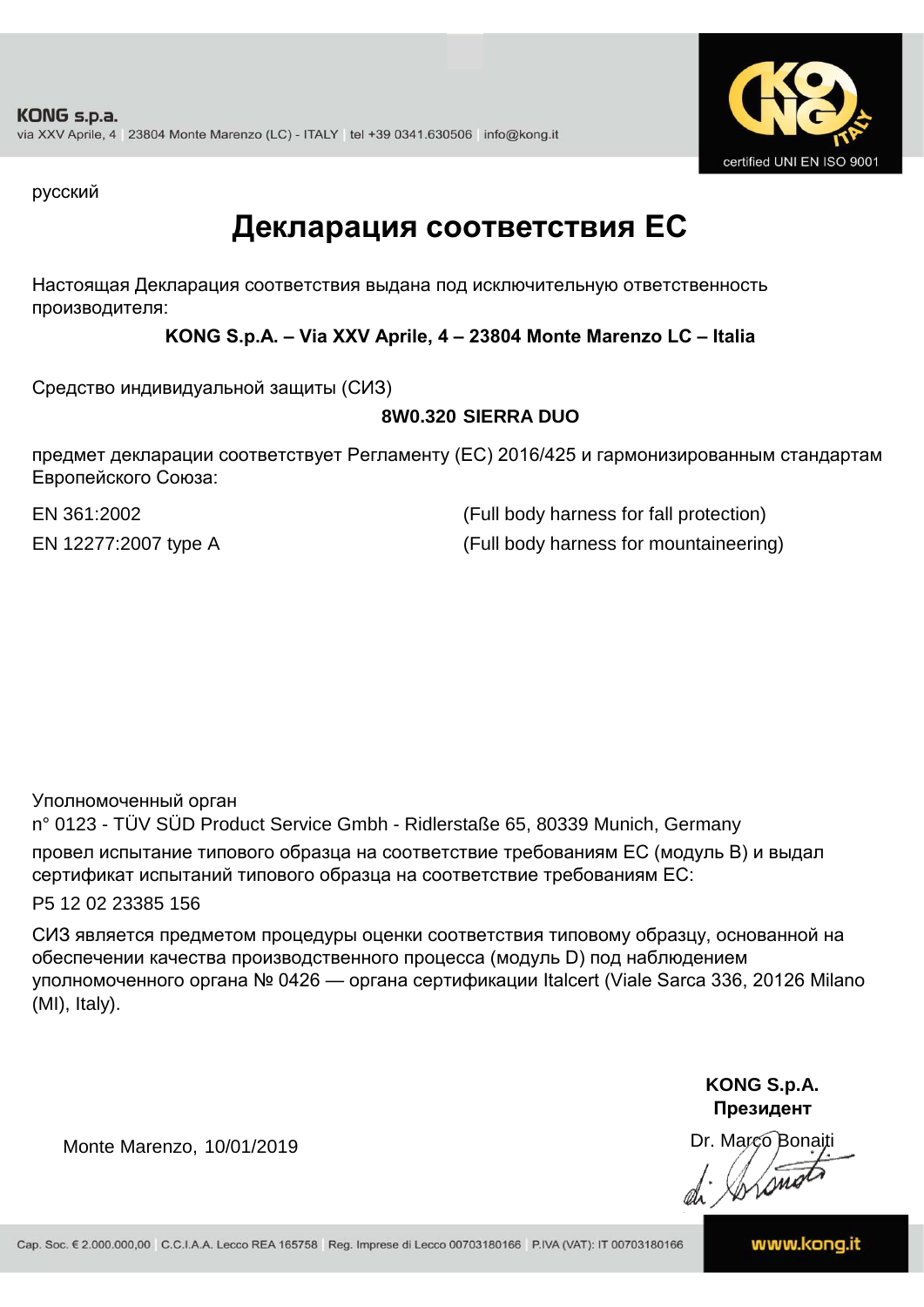![](_page_7_Picture_1.jpeg)

#### 中文

## **EU**符合性声明

本"符合性声明"由以下制造商全权负责发布:

### **KONG S.p.A. – Via XXV Aprile, 4 – 23804 Monte Marenzo LC – Italia**

个人保护装备(PPE)

#### **8W0.320 SIERRA DUO**

本声明的目标符合法规(EU) 2016/425和欧盟统一标准的规定:

EN 12277:2007 type A (Full body harness for mountaineering) EN 361:2002 (Full body harness for fall protection)

#### 欧盟公告机构

n° 0123 - TÜV SÜD Product Service Gmbh - Ridlerstaße 65, 80339 Munich, Germany

进行了欧盟型式检验(模式B) 并颁发了欧盟型式检验证书:

P5 12 02 23385 156

PPE (个人保护装备) 在0426号公告机构Italcert (Viale Sarca 336, 20126 Milano (MI), Italy)的监督下, 在生产过程质量保证 ( 模式D) 的基础上进行合格评定程序。

> **KONG S.p.A. 总裁**

Dr. Marco Bonaiti di Stono

Monte Marenzo, 10/01/2019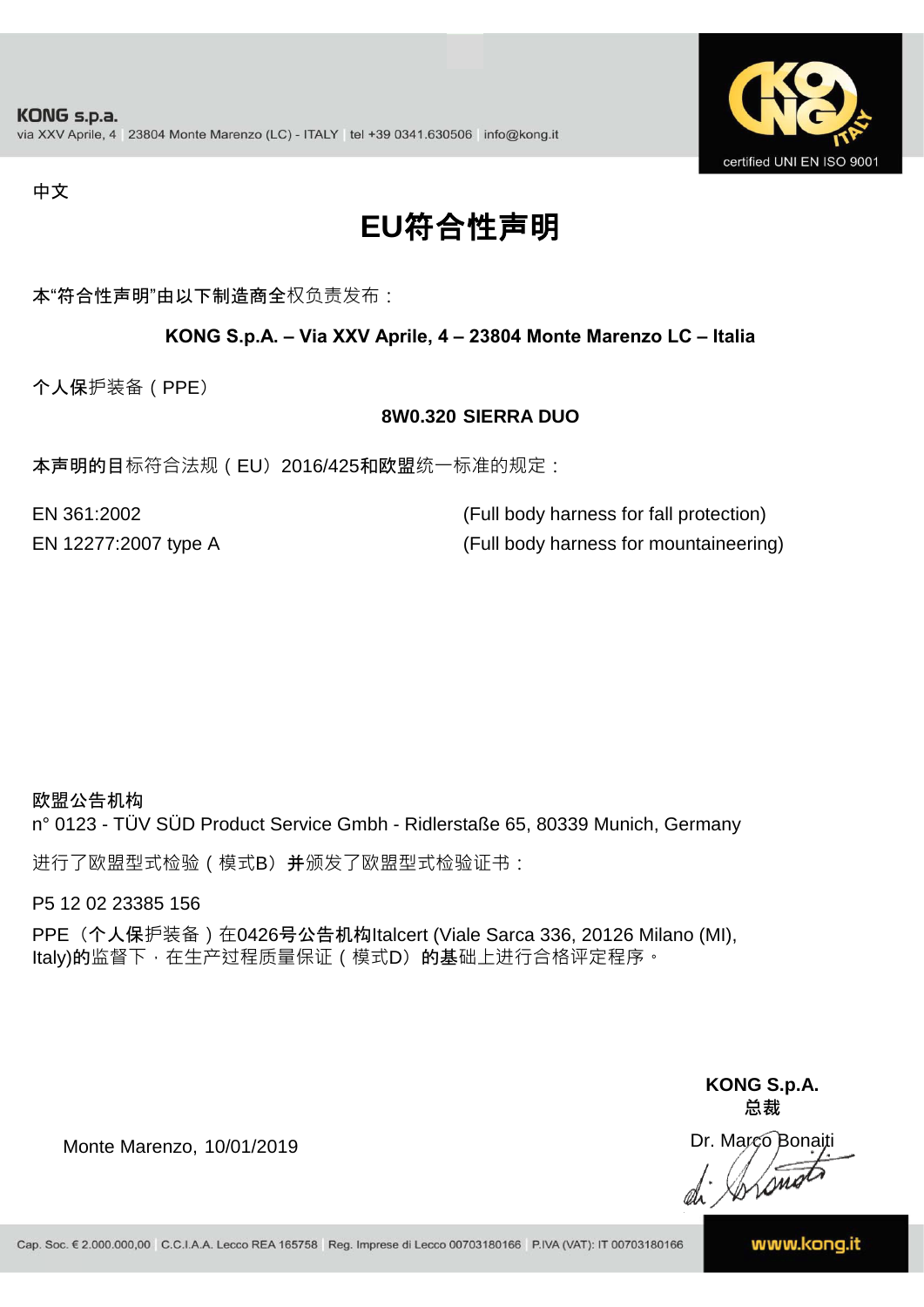![](_page_8_Picture_1.jpeg)

българск

### **Декларация за съответствие EU**

Настоящата Декларация за съответствие се издава под изключителната отговорност на производителя:

**KONG S.p.A. – Via XXV Aprile, 4 – 23804 Monte Marenzo LC – Italia**

Личното предпазно средство (ЛПС)

### **8W0.320 SIERRA DUO**

предмет на настоящата декларация е в съответствие с Регламент (ЕU) 2016/425 и хармонизираните стандарти на Европейския съюз:

EN 361:2002 (Full body harness for fall protection) EN 12277:2007 type A (Full body harness for mountaineering)

Нотифицираният организъм

n° 0123 - TÜV SÜD Product Service Gmbh - Ridlerstaße 65, 80339 Munich, Germany е провел изпитване EU за типово одобрение (формуляр "B") и е издал сертификат за типово одобрение ЕU:

P5 12 02 23385 156

Личното предпазно средство (ЛПС) е предмет на процедура за оценка на съответствието, основаваща се на гаранция на качеството на производствения процес (формуляр "D") под наблюдението на нотифицирания организъм № 0426 Italcert (Viale Sarca 336, 20126 Milano (MI), Italy).

> **KONG S.p.A. Председател**

Dr. Marco Bonaiti di Arono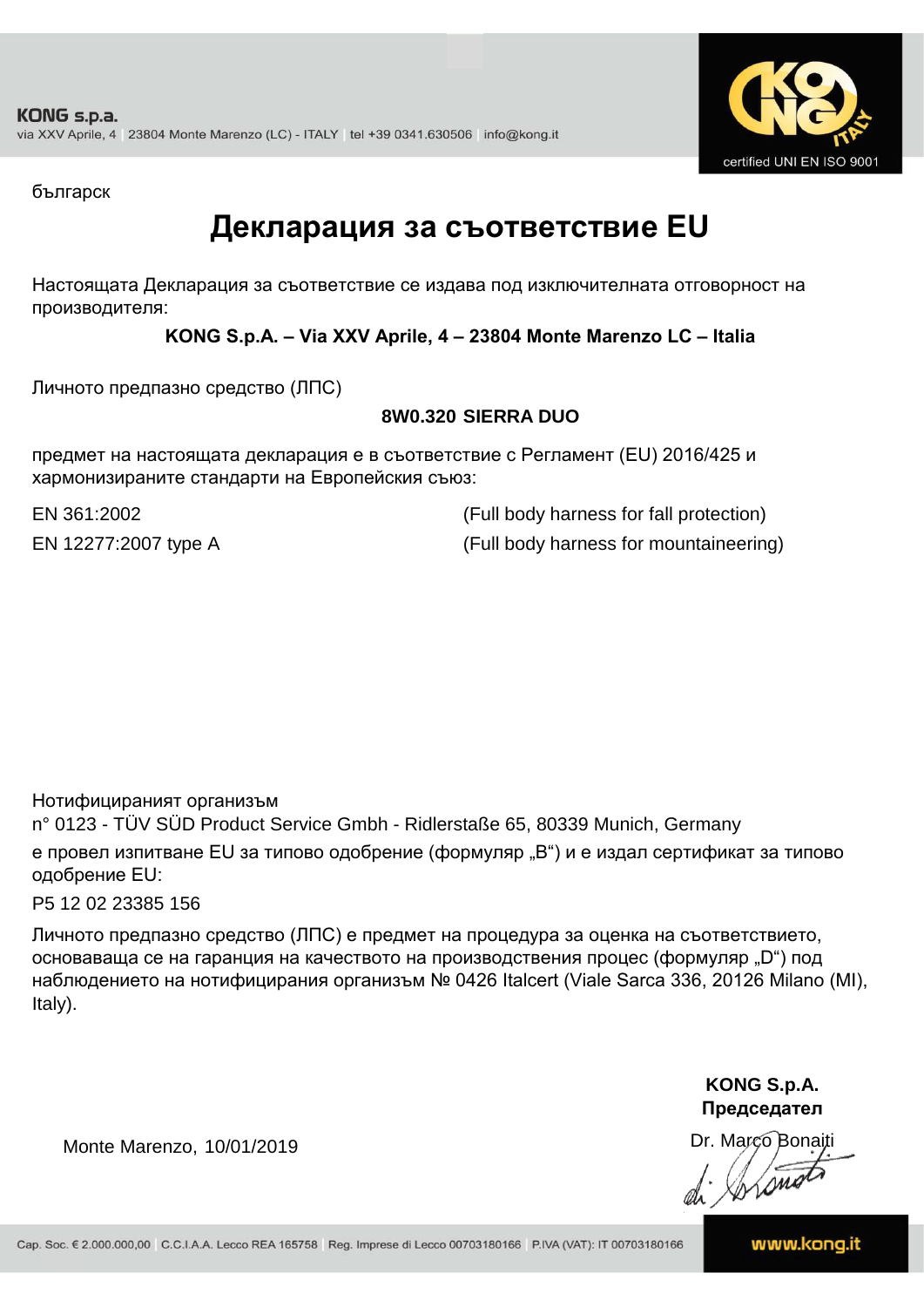![](_page_9_Picture_1.jpeg)

čeština

## **UE prohlášení o shodě**

Toto prohlášení o shodě je učiněno na výhradní zodpovědnost výrobce:

### **KONG S.p.A. – Via XXV Aprile, 4 – 23804 Monte Marenzo LC – Italia**

Osobní ochranný prostředek (OOP)

### **8W0.320 SIERRA DUO**

který je předmětem prohlášení, splňuje požadavky nařízení (EU) 2016/425 a harmonizačních právních předpisů Evropské unie:

EN 12277:2007 type A (Full body harness for mountaineering) EN 361:2002 (Full body harness for fall protection)

Oznámený subjekt n° 0123 - TÜV SÜD Product Service Gmbh - Ridlerstaße 65, 80339 Munich, Germany

provedl UE přezkoušení typu (modul B) a vydal certifikát UE přezkoušení typu:

P5 12 02 23385 156

OOP podléhá postupu posouzení shody s typem založené na zajištění jakosti výrobního procesu (modul D) pod dohledem oznámeného subjektu č. 0426 Italcert (Viale Sarca 336, 20126 Milano (MI), Italy).

> **KONG S.p.A. Předseda**

Dr. Marco Bonaiti di Simon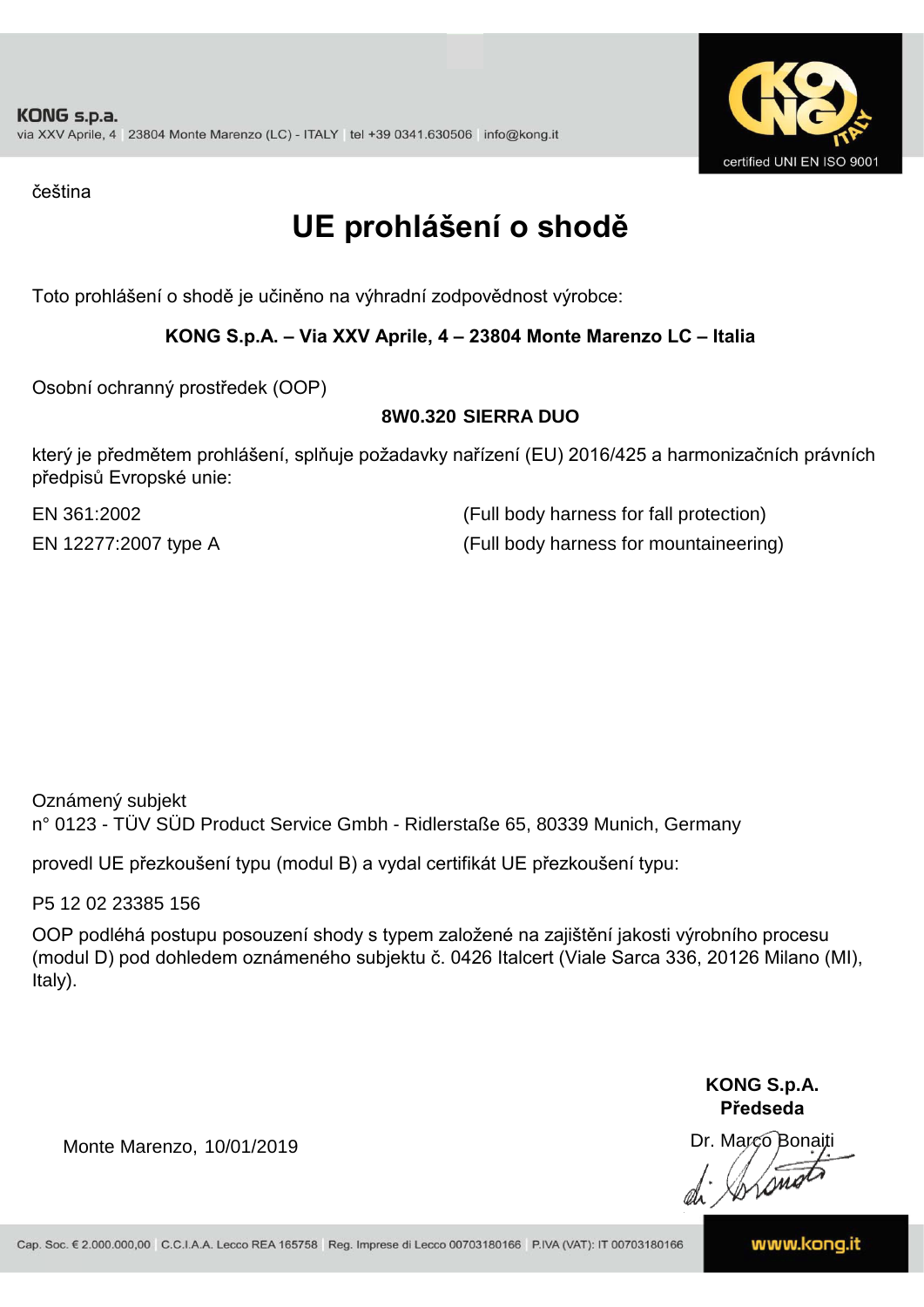![](_page_10_Picture_1.jpeg)

Hrvatski

## **EU Izjava o sukladnosti**

Ova se izjava o sukladnosti izdaje pod isključivom odgovornošću proizvođača:

**KONG S.p.A. – Via XXV Aprile, 4 – 23804 Monte Marenzo LC – Italia**

Osobna zaštitna oprema (OZO)

### **8W0.320 SIERRA DUO**

Predmet izjave u skladu je s Uredbom (EU) 2016/425 i sa zakonodavstvom Unije o usklađivanju:

EN 361:2002 (Full body harness for fall protection) EN 12277:2007 type A (Full body harness for mountaineering)

Prijavljeno tijelo n° 0123 - TÜV SÜD Product Service Gmbh - Ridlerstaße 65, 80339 Munich, Germany

obavilo je EU ispitivanje tipa (modul B) i izdalo potvrdu o EU ispitivanju tipa:

P5 12 02 23385 156

OZO je predmet postupka ocjenjivanja sukladnosti s tipom na temelju osiguranja kvalitete proizvodnog postupka (modul D) pod nadzorom prijavljenog tijela br. 0426 Italcert (Viale Sarca 336, 20126 Milano (MI), Italy).

> **KONG S.p.A. Direktor**

Dr. Marco Bonaiti

Monte Marenzo, 10/01/2019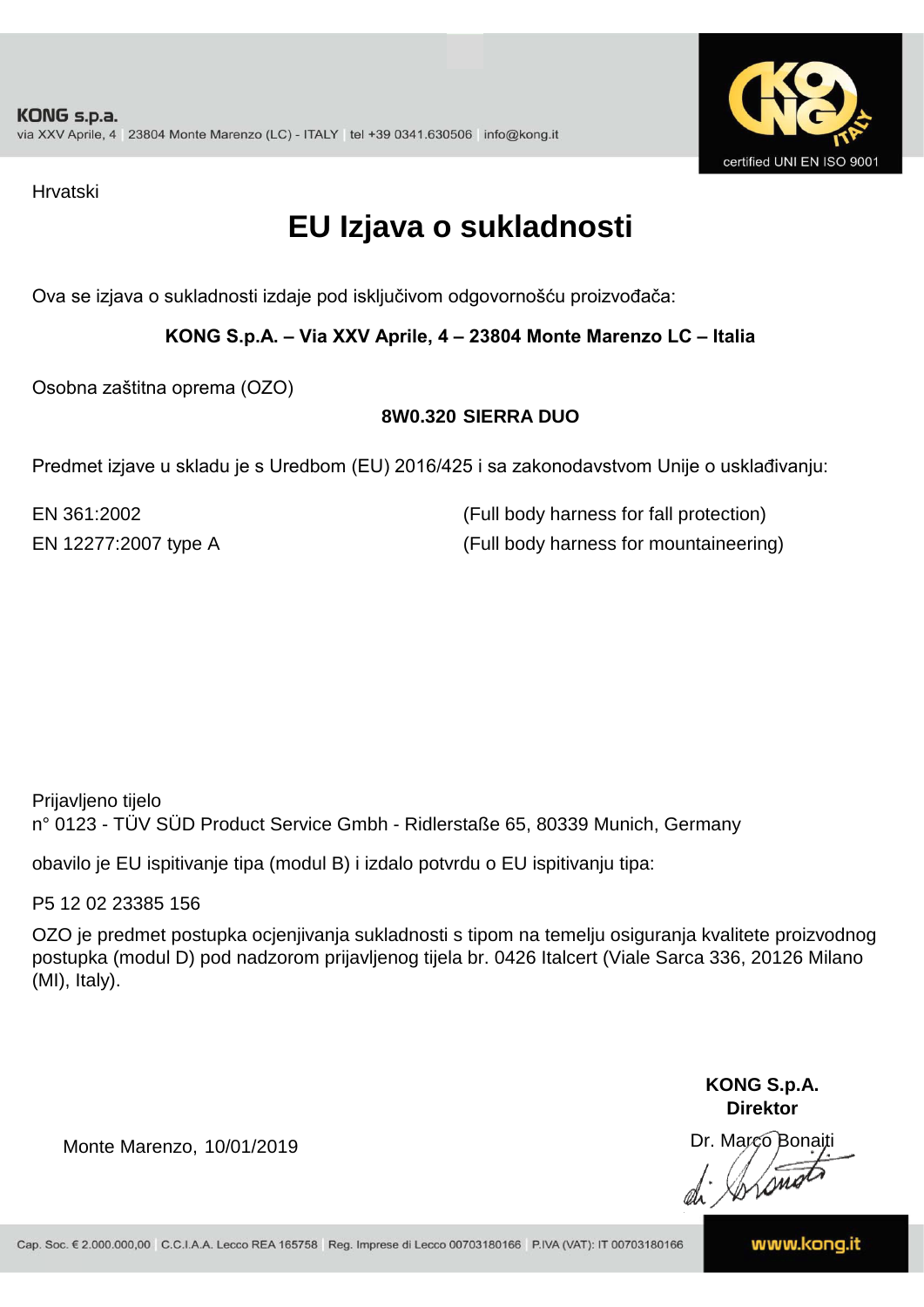![](_page_11_Picture_1.jpeg)

Dansk

### **EU-overensstemmelseserklæring**

Denne overensstemmelseserklæring udstedes på fabrikantens ansvar:

### **KONG S.p.A. – Via XXV Aprile, 4 – 23804 Monte Marenzo LC – Italia**

Det personlige værnemiddel (PPE - PV'er)

### **8W0.320 SIERRA DUO**

anført i erklæringen er i overensstemmelse med forordning (EU) nr. 2016/425 og med EUharmoniseringslovgivningen:

EN 12277:2007 type A (Full body harness for mountaineering) EN 361:2002 (Full body harness for fall protection)

Det bemyndigede organ n° 0123 - TÜV SÜD Product Service Gmbh - Ridlerstaße 65, 80339 Munich, Germany

har foretaget en EU-typeafprøvning (Modul B) og har udstedt EU-typeafprøvningsattest:

P5 12 02 23385 156

Det personlige værnemiddel er genstand for proceduren for typeoverensstemmelse på grundlag af kvalitetssikring af fremstillingsprocessen (modul D) under tilsyn fra det bemyndigede organ nr. 0426 Italcert (Viale Sarca 336, 20126 Milano (MI), Italy).

> **KONG S.p.A. Formand**

Dr. Marco Bonaiti di Aromor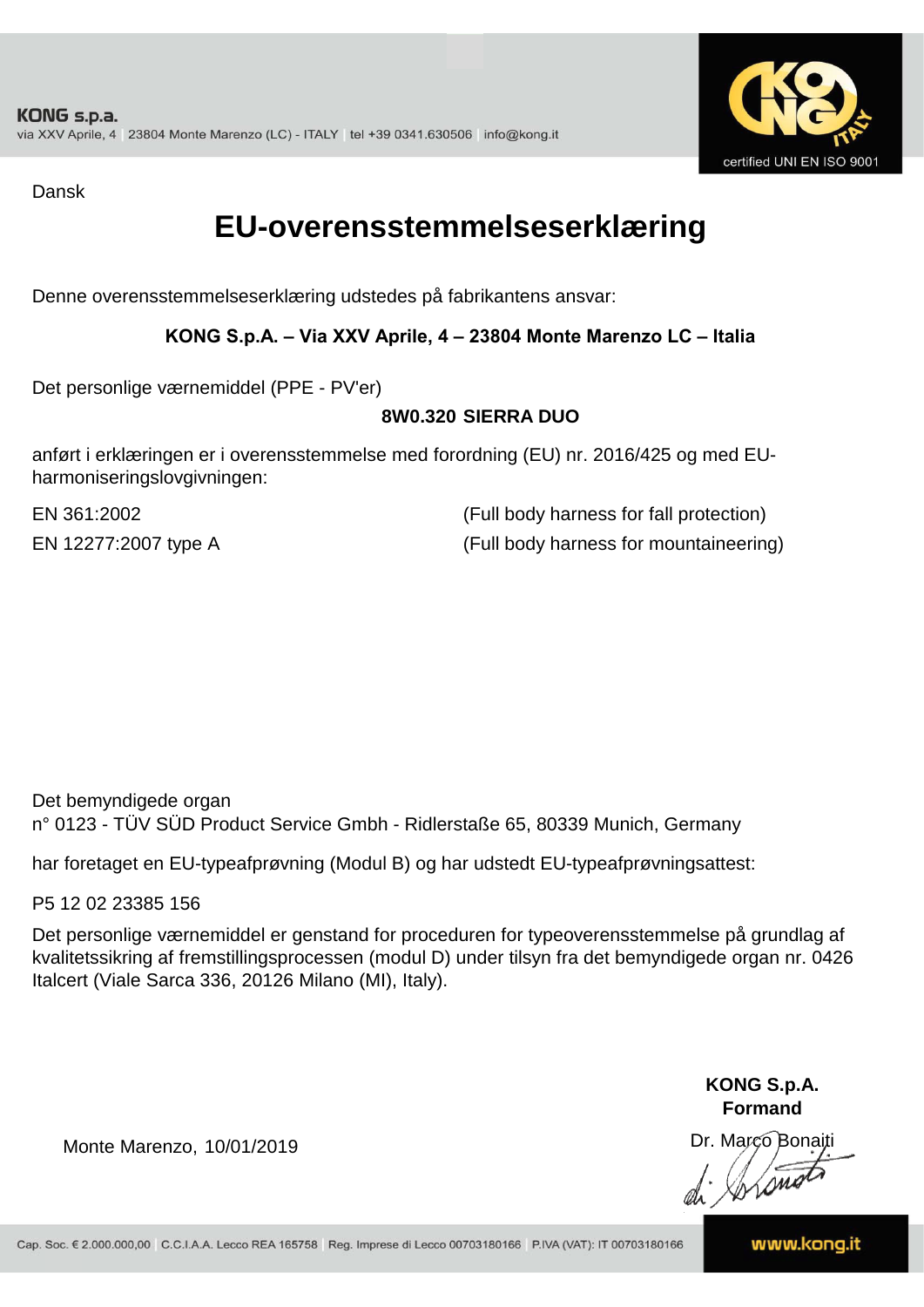![](_page_12_Picture_1.jpeg)

**Nederlands** 

### **EU-conformiteitsverklaring**

Deze conformiteitsverklaring wordt verstrekt op eigen verantwoording van de fabrikant:

### **KONG S.p.A. – Via XXV Aprile, 4 – 23804 Monte Marenzo LC – Italia**

Het persoonlijk beschermingsmiddel (PBM)

### **8W0.320 SIERRA DUO**

voorwerp van deze verklaring, voldoet aan de Verordening (EU) 2016/425 en de harmonisatiewetgeving van de Europese Unie:

EN 361:2002 (Full body harness for fall protection) EN 12277:2007 type A (Full body harness for mountaineering)

De aangemelde instantie n° 0123 - TÜV SÜD Product Service Gmbh - Ridlerstaße 65, 80339 Munich, Germany

heeft het EU-typeonderzoek (module B) verricht en het certificaat van EU-typeonderzoek afgegeven:

P5 12 02 23385 156

Het PBM is onderworpen aan de conformiteitsbeoordelingsprocedure met het type op basis van kwaliteitsborging van het productieproces (module D) onder toezicht van de aangemelde instantie Italcert nr. 0426 (Viale Sarca 336, 20126 Milano (MI), Italy).

> **KONG S.p.A. De voorzitter**

Dr. Marco Bonaiti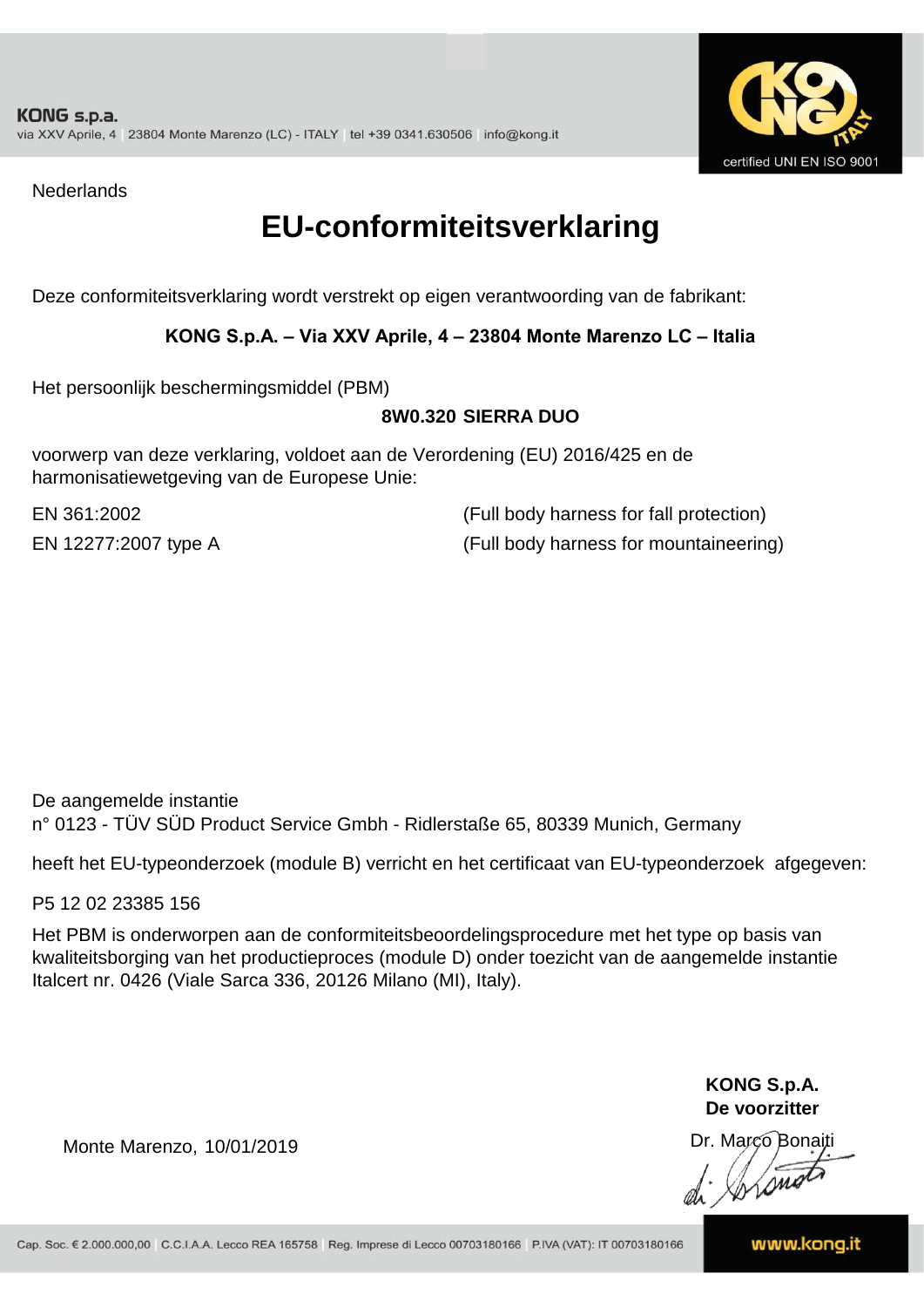![](_page_13_Picture_1.jpeg)

Eesti

### **EL-i vastavusdeklaratsioon**

See vastavusdeklaratsioon on välja antud järgmise tootja ainuvastutusel:

### **KONG S.p.A. – Via XXV Aprile, 4 – 23804 Monte Marenzo LC – Italia**

Isikukaitsevahend

### **8W0.320 SIERRA DUO**

vastavusdeklaratsiooniga hõlmatud isikukaitsevahend vastab määrusele (EL) 2016/425 ja Euroopa Liidu ühtlustamisõigusaktidele:

EN 12277:2007 type A (Full body harness for mountaineering) EN 361:2002 (Full body harness for fall protection)

Teavitatud asutus n° 0123 - TÜV SÜD Product Service Gmbh - Ridlerstaße 65, 80339 Munich, Germany

on teinud tüübihindamise (moodul B) ja väljastanud tüübihindamissertifikaadi:

P5 12 02 23385 156

Isikukaitsevahendile kohaldatakse tootmiskvaliteedi tagamisel põhinevat tüübivastavuse hindamise menetlust (moodul B) teavitatud asutuse 0426 Italcert (Viale Sarca 336, 20126 Milano (MI), Italy) järelevalve all.

> **KONG S.p.A. Esimees**

Dr. Marco Bonaiti di Stono

Monte Marenzo, 10/01/2019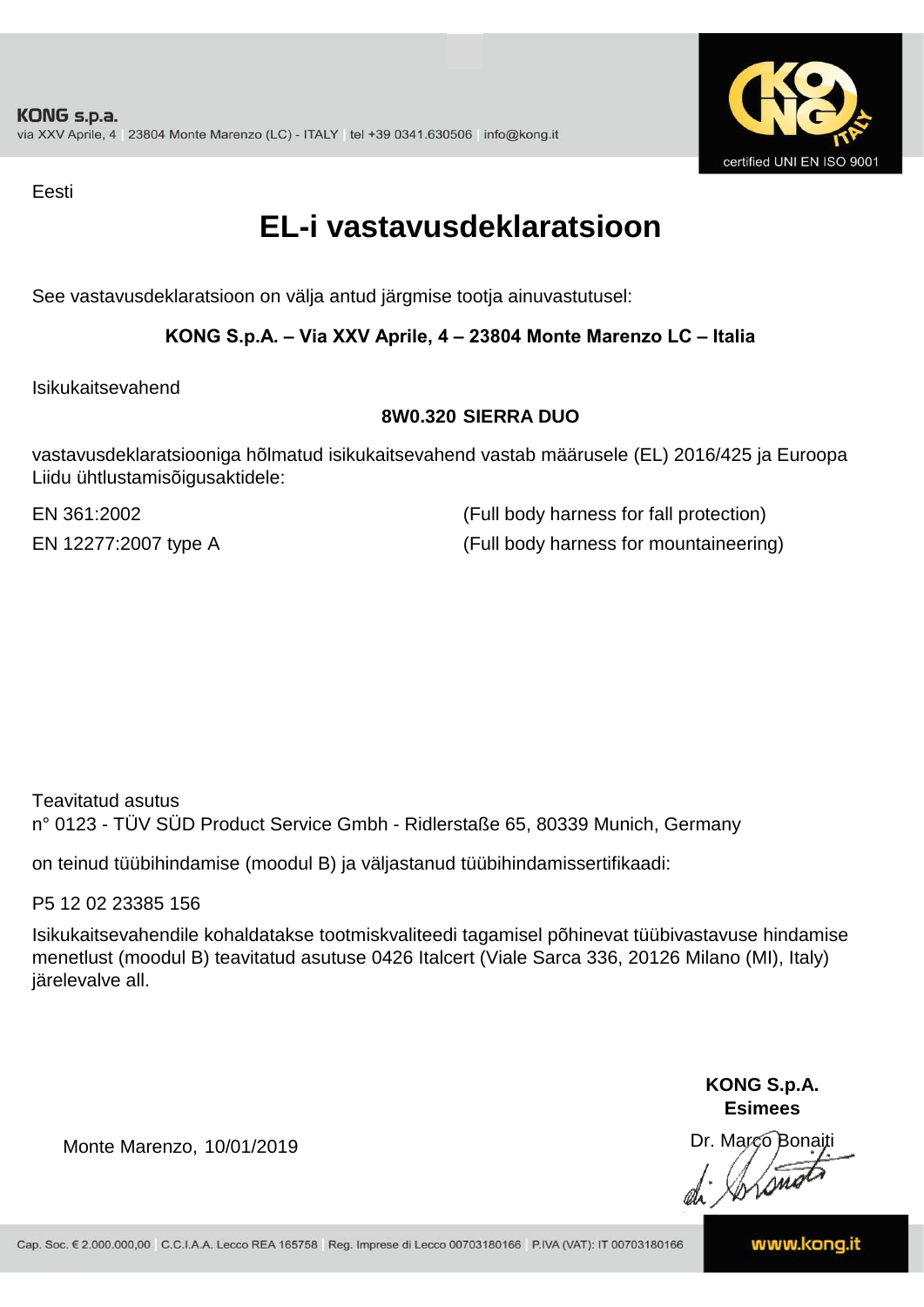![](_page_14_Picture_1.jpeg)

Suomi

### **EU-vaatimustenmukaisuusvakuutus**

Tämä vaatimustenmukaisuusvakuutus on annettu valmistajan yksinomaisella vastuulla:

**KONG S.p.A. – Via XXV Aprile, 4 – 23804 Monte Marenzo LC – Italia**

Vakuutuksen kohteena oleva henkilönsuojain

### **8W0.320 SIERRA DUO**

on neuvoston asetuksen (EU) N:o 2016/425 ja unionin yhdenmukaistamislainsäädännön mukainen:

EN 361:2002 (Full body harness for fall protection) EN 12277:2007 type A (Full body harness for mountaineering)

Ilmoitettu laitos n° 0123 - TÜV SÜD Product Service Gmbh - Ridlerstaße 65, 80339 Munich, Germany

suoritti EU-tyyppitarkastuksen (moduuli B) ja antoi EU-tyyppitarkastustodistuksen:

P5 12 02 23385 156

Henkilönsuojaimeen sovelletaan tuotantoprosessin laadunvarmistukseen perustuvaa tyypinmukaisuutta (moduuli D) ilmoitetun laitoksen Italcert (Viale Sarca 336, 20126 Milano (MI), Italy) numero 0426 valvonnassa.

> **KONG S.p.A. Presidentti**

Dr. Marco Bonaiti di Simon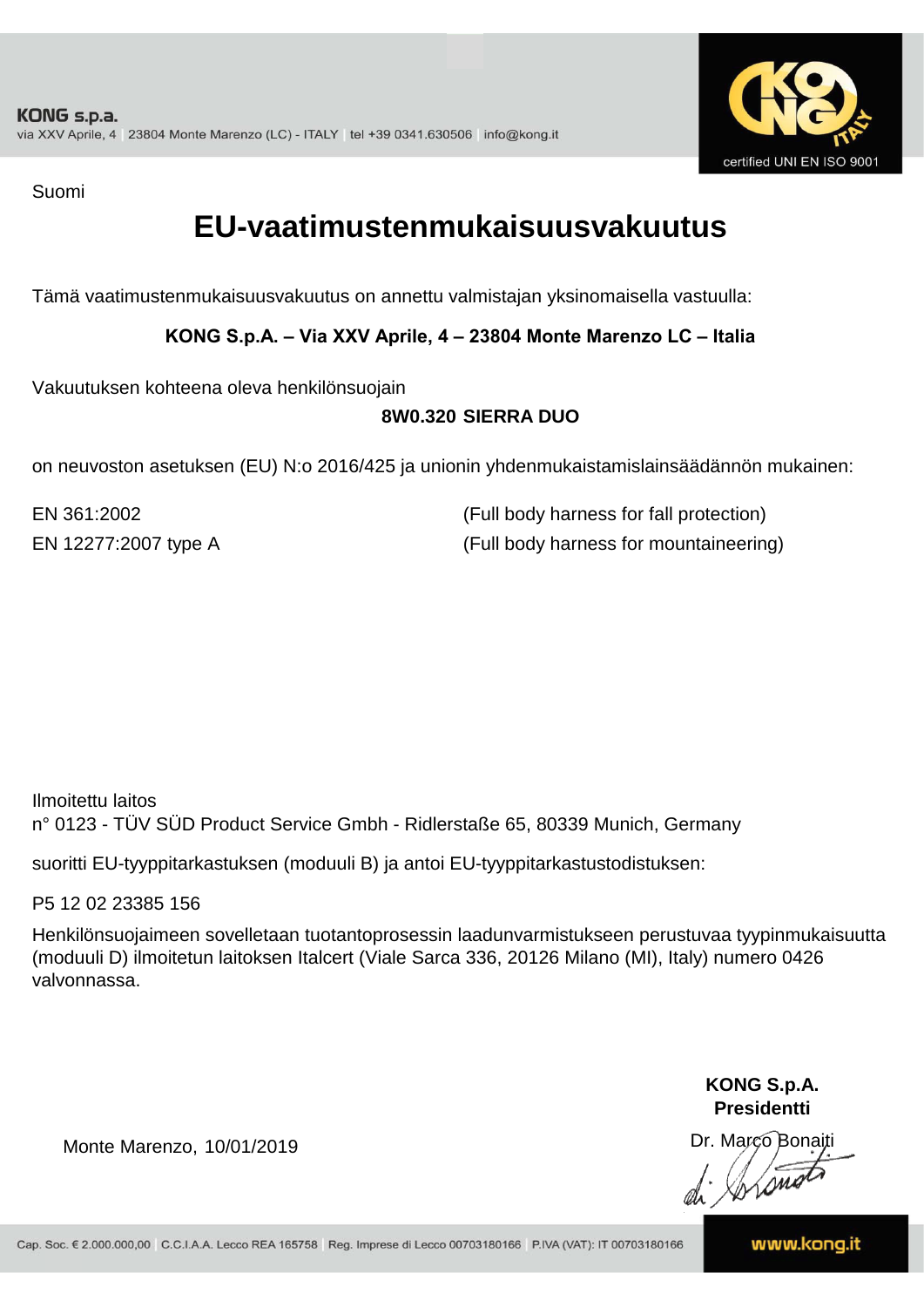![](_page_15_Picture_1.jpeg)

Gàidhlig

## **Dearbhú Comhréireachta de chuid AE**

Eisítear an Dearbhú Comhréireachta seo faoi fhreagracht eisiach an monaróra:

### **KONG S.p.A. – Via XXV Aprile, 4 – 23804 Monte Marenzo LC – Italia**

Comhlíonann an Trealamh Cosanta Pearsanta (TCP)

### **8W0.320 SIERRA DUO**

faoi réir an dearbhaithe Rialachán (AE) 2016/425 agus caighdeáin chomhchuibhithe an Aontais Eorpaigh:

EN 12277:2007 type A (Full body harness for mountaineering) EN 361:2002 (Full body harness for fall protection)

An comhlacht dá dtugtar fógra n° 0123 - TÜV SÜD Product Service Gmbh - Ridlerstaße 65, 80339 Munich, Germany

rinne sé an scrúdú AE don chineál (modúl B), agus d'eisigh sé deimhniú ar chineálscrúdú AE:

P5 12 02 23385 156

Tá an TCP faoi réir an nós imeachta um measúnú comhréireacha cineálacha, bunaithe ar dhearbhú cáilíochta an phróisis táirgthe (modúl D), faoi fhaireachas an chomhlachta dá dtugtar fógra, uimh. 0426 Italcert (Viale Sarca 336, 20126 Milano (MI), Italy).

> **KONG S.p.A. An tUachtarán**

Dr. Marco Bonaiti di Stono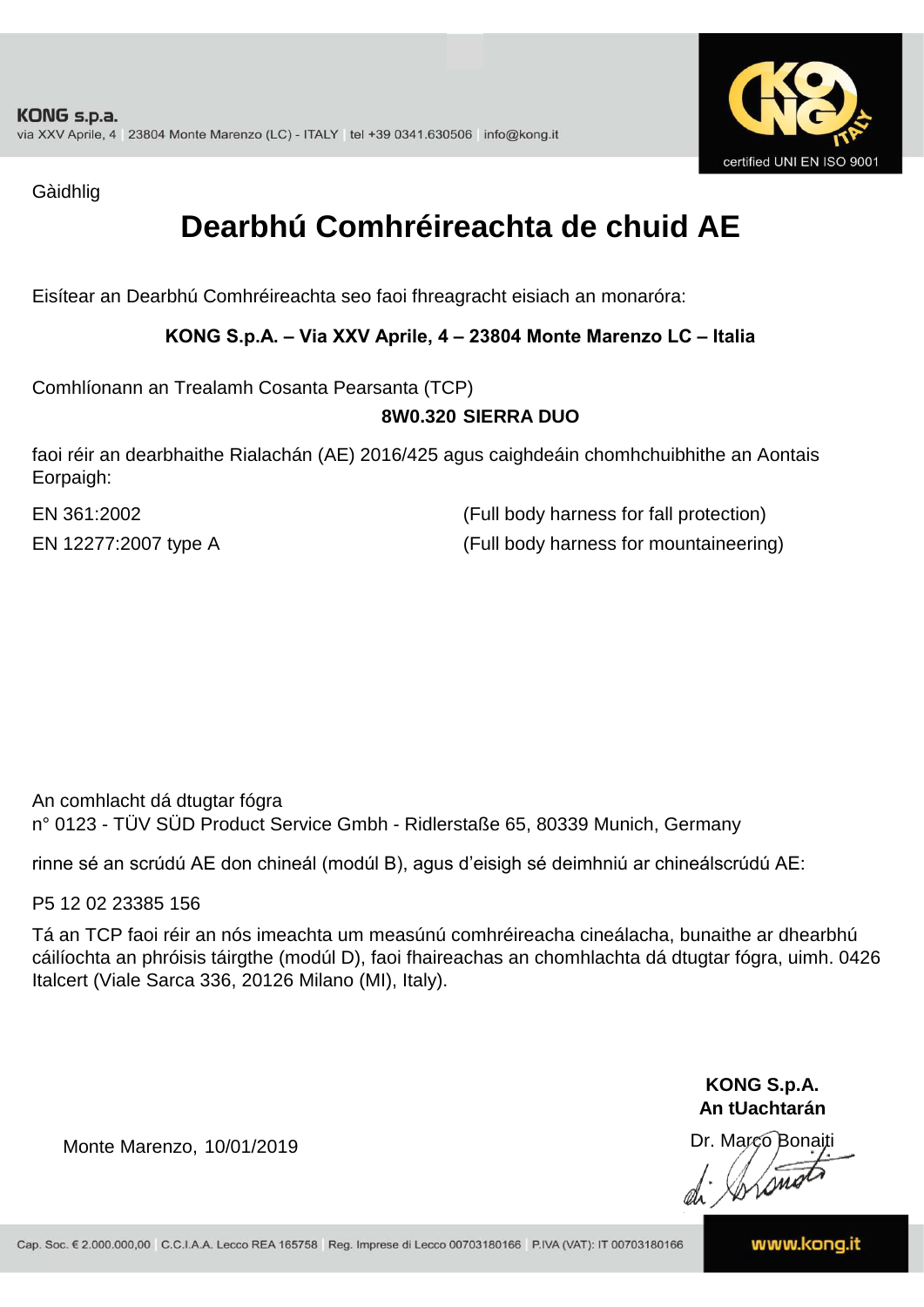![](_page_16_Picture_1.jpeg)

Ελληνικά

## **Δήλωση συμμόρφωσης ΕE**

Η παρούσα δήλωση συμμόρφωσης εκδίδεται με την αποκλειστική ευθύνη του κατασκευαστή:

### **KONG S.p.A. – Via XXV Aprile, 4 – 23804 Monte Marenzo LC – Italia**

Η συσκευή ατομικής προστασίας (ΜΑΠ)

### **8W0.320 SIERRA DUO**

αντικείμενο της δήλωσης συμμορφώνεται με τον κανονισμό (ΕΕ) 2016/425 και τα πρότυπα εναρμόνισης της Ευρωπαϊκής Ένωσης:

EN 361:2002 (Full body harness for fall protection) EN 12277:2007 type A (Full body harness for mountaineering)

Ο κοινοποιημένος οργανισμός

n° 0123 - TÜV SÜD Product Service Gmbh - Ridlerstaße 65, 80339 Munich, Germany πραγματοποίησε την εξέταση τύπου ΕΕ (έγγραφο Β) και εξέδωσε το πιστοποιητικό εξέτασης ΕΕ του τύπου:

P5 12 02 23385 156

Το ΜΑΠ υπόκειται στη διαδικασία αξιολόγησης της συμμόρφωσης τύπου με βάση τη διασφάλιση ποιότητας της παραγωγικής διαδικασίας (έγγραφο D) υπό την εποπτεία του κοινοποιημένου οργανισμού αριθ. 0426 Italcert (Viale Sarca 336, 20126 Milano (MI), Italy).

> **KONG S.p.A. Ο Πρόεδρος**

Dr. Marco Bonaiti di Stonom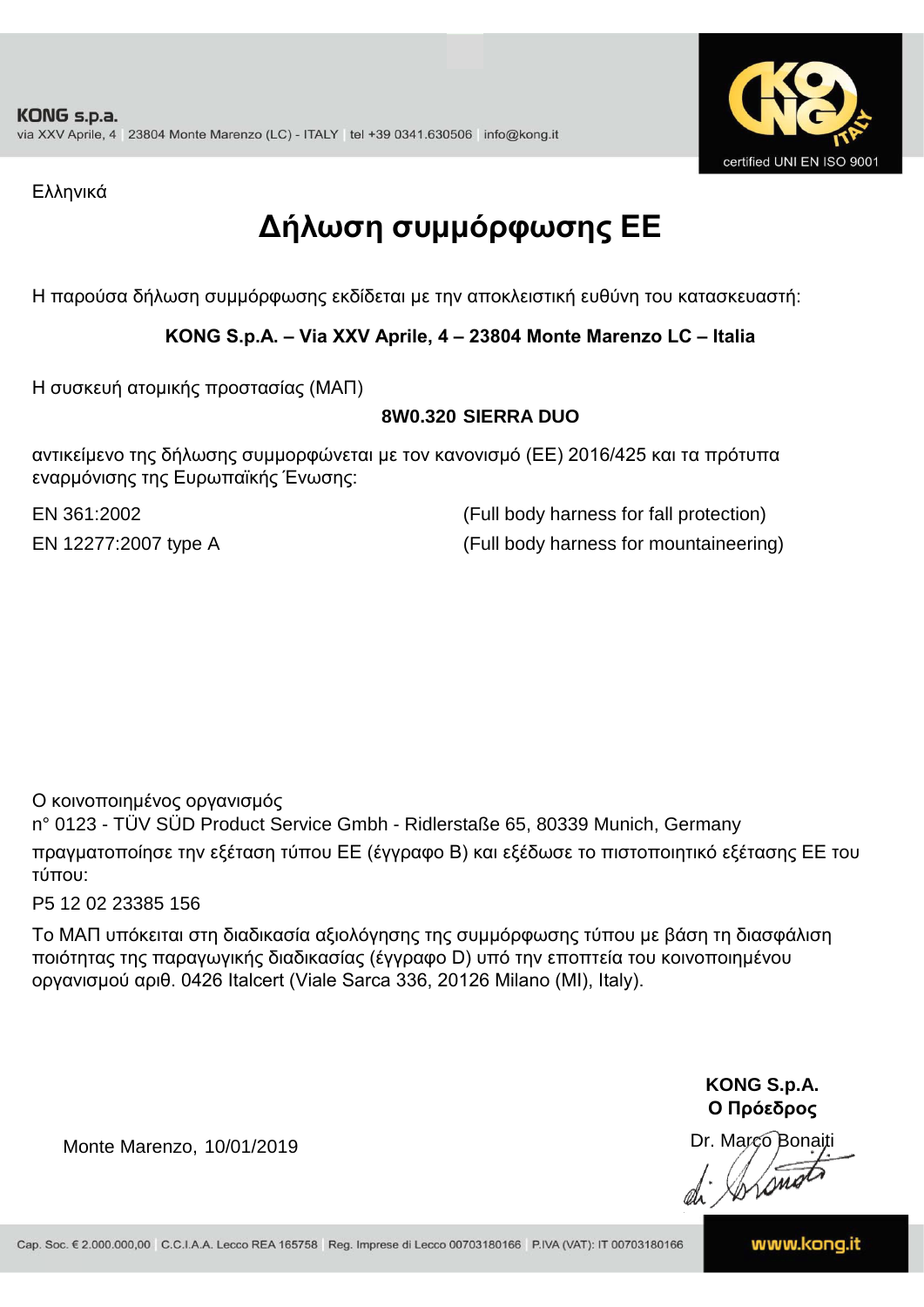![](_page_17_Picture_1.jpeg)

Magyar

## **EU Megfelelőségi nyilatkozat**

Ez a Megfelelőségi nyilatkozat az alábbi gyártó kizárólagos felelőssége alatt került kibocsátásra:

**KONG S.p.A. – Via XXV Aprile, 4 – 23804 Monte Marenzo LC – Italia**

Az egyéni védőfelszerelés

### **8W0.320 SIERRA DUO**

mely a nyilatkozat tárgyát képezi, megfelel az (EU) 2016/425 szabályozásának és az Európai Unió harmonizált szabványainak:

EN 12277:2007 type A (Full body harness for mountaineering) EN 361:2002 (Full body harness for fall protection)

A bejelentett szervezet n° 0123 - TÜV SÜD Product Service Gmbh - Ridlerstaße 65, 80339 Munich, Germany

elvégezte az EU-típusvizsgálatot ("B" modul), és kiadta az EU-típusvizsgálati tanúsítványt:

P5 12 02 23385 156

Az egyéni védőfelszerelés a gyártási folyamat minőség biztosításán alapuló megfelelőségértékelés tárgya (D modul), melynek felügyeletét az Italcert (Viale Sarca 336, 20126 Milano (MI), Italy). 0426 sz. hitelesítést végző szervezet végzi.

> **KONG S.p.A. Elnök**

Dr. Marco Bonaiti di Aromor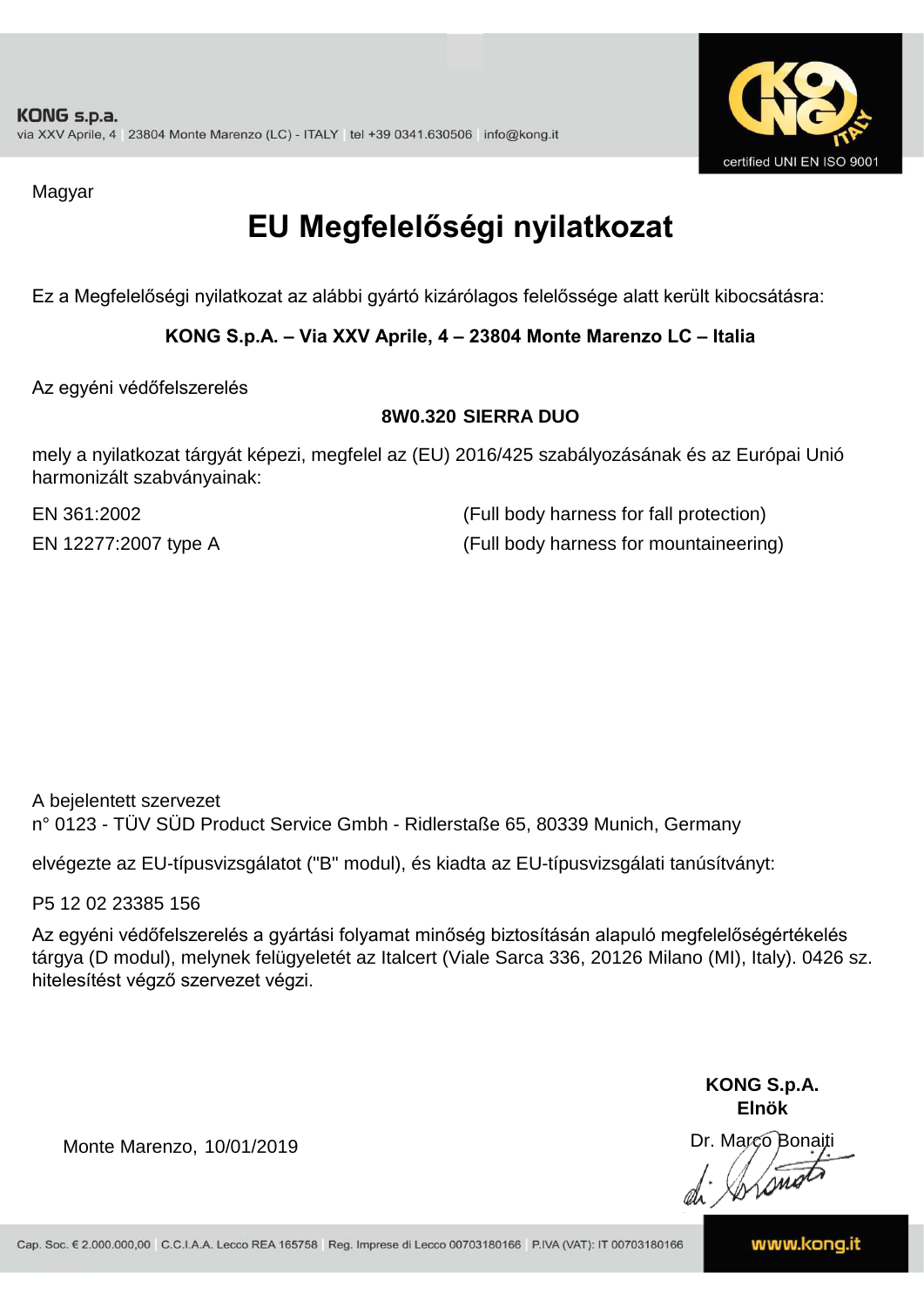![](_page_18_Picture_1.jpeg)

Latviešu

## **ES atbilstības deklarācija**

Šī atbilstības deklarācija ir izdota vienīgi uz ražotāja atbildību:

### **KONG S.p.A. – Via XXV Aprile, 4 – 23804 Monte Marenzo LC – Italia**

Individuālais aizsardzības līdzeklis (IAL)

### **8W0.320 SIERRA DUO**

deklarācijas priekšmets atbilst Regulai (ES) 2016/425 un Eiropas Savienības saskaņošanas tiesību aktiem:

EN 361:2002 (Full body harness for fall protection) EN 12277:2007 type A (Full body harness for mountaineering)

Paziņotā struktūra n° 0123 - TÜV SÜD Product Service Gmbh - Ridlerstaße 65, 80339 Munich, Germany

veica ES tipa pārbaudi (B modulis) un izdeva ES tipa pārbaudes sertifikātu:

P5 12 02 23385 156

Uz IAL attiecas atbilstības novērtēšanas procedūra "Atbilstība tipam, pamatojoties uz kvalitātes nodrošināšanu ražošanas procesā" (D modulis) paziņotās struktūras Italcert (Viale Sarca 336, 20126 Milano (MI), Italy), Nr. 0426 uzraudzībā.

> **KONG S.p.A. Priekšsēdētājs**

Dr. Marco Bonaiti

Monte Marenzo, 10/01/2019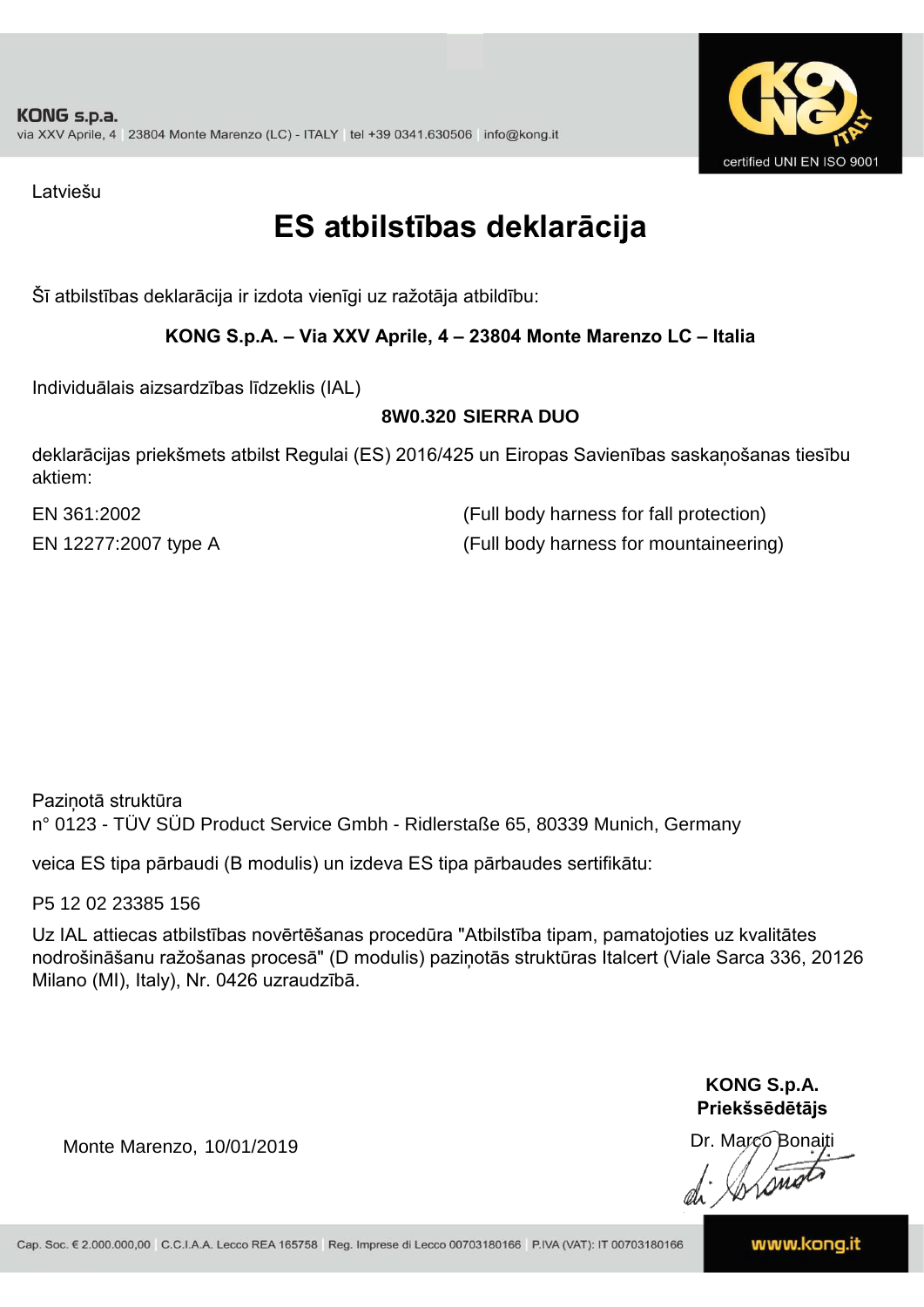![](_page_19_Picture_1.jpeg)

Lietuvių

## **ES atitikties deklaracija**

Ši atitikties deklaracija išduota tik gamintojo išimtine atsakomybe:

**KONG S.p.A. – Via XXV Aprile, 4 – 23804 Monte Marenzo LC – Italia**

Asmeninės Apsaugos Priemonė (IAL)

### **8W0.320 SIERRA DUO**

deklaracijos objektas atitinka (ES) Reglamentą 2016/425 ir Europos Sąjungos derinimo teisės aktus:

EN 12277:2007 type A (Full body harness for mountaineering) EN 361:2002 (Full body harness for fall protection)

Notifikuotoji įstaiga n° 0123 - TÜV SÜD Product Service Gmbh - Ridlerstaße 65, 80339 Munich, Germany

atliko ES tyrimą tipo (B modulis) ir išdavė ES tyrimo sertifikatą tipo:

P5 12 02 23385 156

AAP taikoma atitikties vertinimo pagal tipą procedūra, pagrįsta gamybos proceso kokybės užtikrinimu (D modulis), prižiūrint notifikuotajai įstaigai nr. 0426 Italcert (Viale Sarca 336, 20126 Milano (MI), Italy).

> **KONG S.p.A. Prezidentas**

Dr. Marco Bonaiti di Arono

Monte Marenzo, 10/01/2019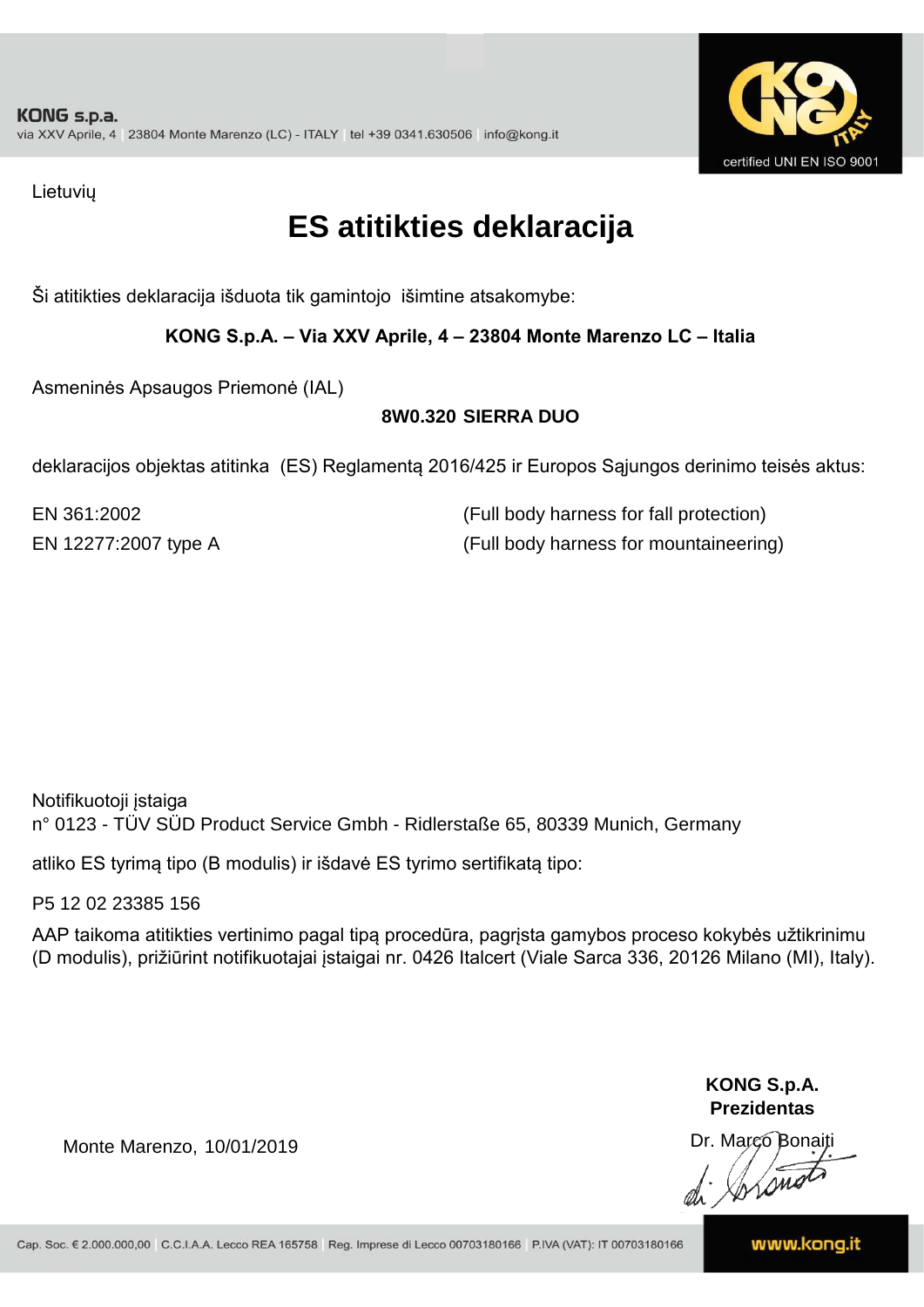![](_page_20_Picture_1.jpeg)

Malti

## **Dikjarazzjoni ta' Konformità tal-UE**

Id-Dikjarazzjoni ta' Konformità tinħareġ taħt ir-responsabbiltà unika tal-manifattur:

### **KONG S.p.A. – Via XXV Aprile, 4 – 23804 Monte Marenzo LC – Italia**

It-Tagħmir ta' Protezzjoni Personali (TPP-PPE)

### **8W0.320 SIERRA DUO**

l-għan tad-dikjarazzjoni huwa f'konformità ma' Regolament (UE) 2016/425 u tal-istandards t'armonizzazzjoni tal-Unjoni Ewropea:

EN 361:2002 (Full body harness for fall protection) EN 12277:2007 type A (Full body harness for mountaineering)

Il-korp notifikat n° 0123 - TÜV SÜD Product Service Gmbh - Ridlerstaße 65, 80339 Munich, Germany

wettaq l-eżami tal-UE tat-tip (modulu B) u ħareġ iċ-ċertifikat tal-eżami tal-UE tat-tip:

P5 12 02 23385 156

It-TPI huwa suġġett għall-proċedura ta' valutazzjoni għat-tip abbażi tal-garanzija ta' kwalità tal-proċess ta' produzzjoni (modulu D) taħt is-sorveljanza tal-korp notifikat nru. 0426 Italcert (Viale Sarca 336, 20126 Milano (MI), Italy).

> **KONG S.p.A. Iċ-Ċermin**

Dr. Marco Bonaiti di Stonom

Monte Marenzo, 10/01/2019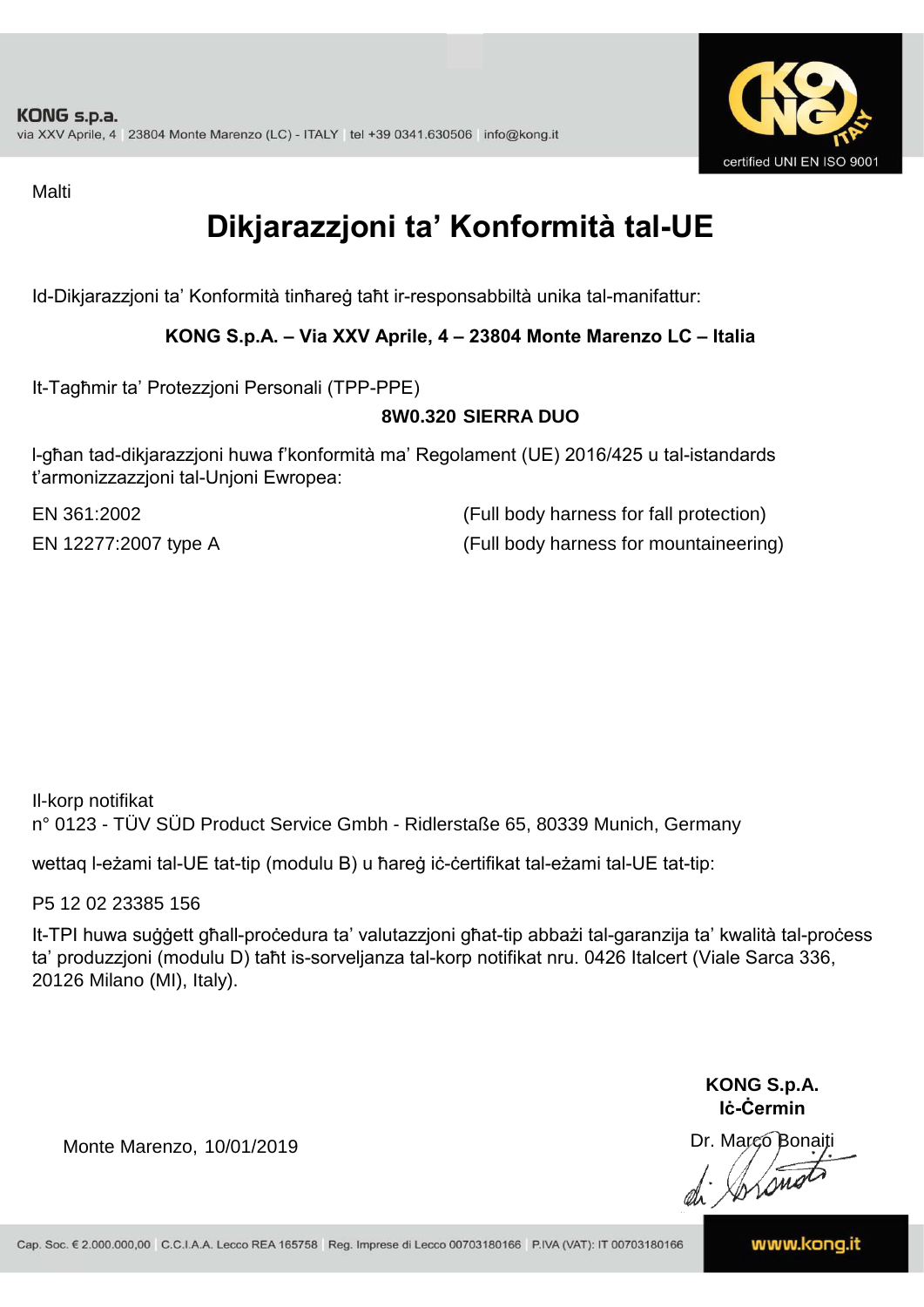![](_page_21_Picture_1.jpeg)

Polskie

## **Deklaracji zgodności WE**

Niniejsza Deklaracja Zgodności została wydana na wyłączną odpowiedzialność producenta:

**KONG S.p.A. – Via XXV Aprile, 4 – 23804 Monte Marenzo LC – Italia**

Środek Ochrony Indywidualnej (ŚOI)

### **8W0.320 SIERRA DUO**

przedmiot deklaracji jest zgodny z Rozporządzeniem (WE) 2016/425 i z normami zharmonizowanymi Unii Europejskiej:

EN 12277:2007 type A (Full body harness for mountaineering) EN 361:2002 (Full body harness for fall protection)

Notyfikowany organ n° 0123 - TÜV SÜD Product Service Gmbh - Ridlerstaße 65, 80339 Munich, Germany

wykonał badanie typu WE (moduł B) i wydał świadectwo badania typu WE:

P5 12 02 23385 156

ŚOI jest przedmiotem procedury oceny zgodności z typem, opierającej się na zapewnieniu jakości procesu produkcyjnego (moduł D) pod nadzorem notyfikowanego organu nr 0426 Italcert (Viale Sarca 336, 20126 Milano (MI), Italy).

> **KONG S.p.A. Prezes**

Dr. Marco Bonaiti di Arono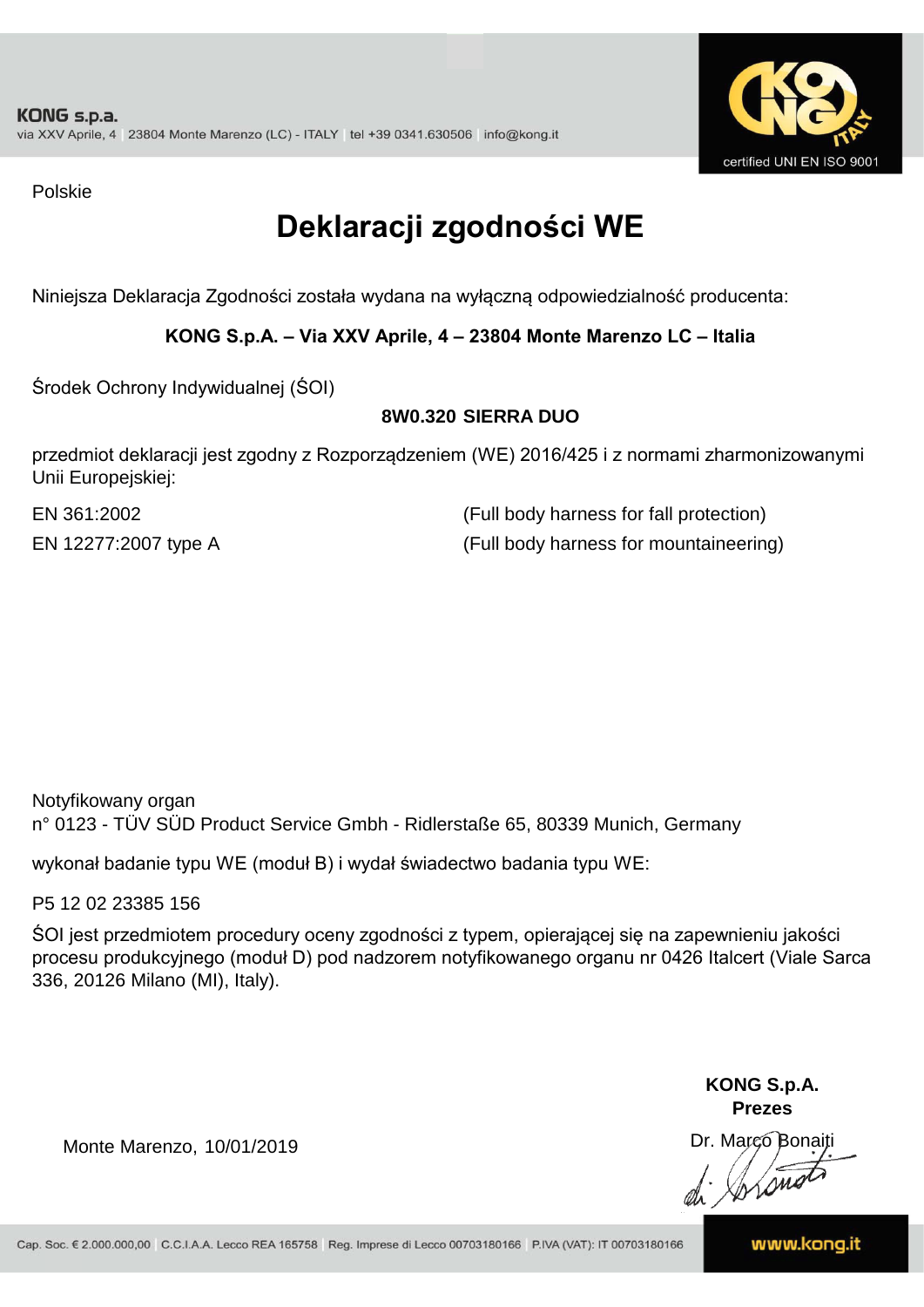![](_page_22_Picture_1.jpeg)

Português

## **Declaração de conformidade UE**

A presente Declaração de Conformidade é emitida sob a exclusiva responsabilidade do fabricante:

**KONG S.p.A. – Via XXV Aprile, 4 – 23804 Monte Marenzo LC – Italia**

O Equipamento de Proteção Individual (EPI)

### **8W0.320 SIERRA DUO**

objeto da declaração está em conformidade com o Regulamento (UE) 2016/425 e com as normas de harmonização da União Europeia:

EN 361:2002 (Full body harness for fall protection) EN 12277:2007 type A (Full body harness for mountaineering)

O organismo notificado n° 0123 - TÜV SÜD Product Service Gmbh - Ridlerstaße 65, 80339 Munich, Germany

efetuou o exame UE de tipo (Módulo B) e emitiu o certificado de exame UE de tipo:

P5 12 02 23385 156

O EPI está sujeito ao procedimento de avaliação de conformidade com o tipo baseado na garantia da qualidade do processo de produção (módulo D) sob vigilância do organismo notificado n. 0426 Italcert (Viale Sarca 336, 20126 Milano (MI), Italy).

> **KONG S.p.A. O Presidente**

Dr. Marco Bonaiti di Aromo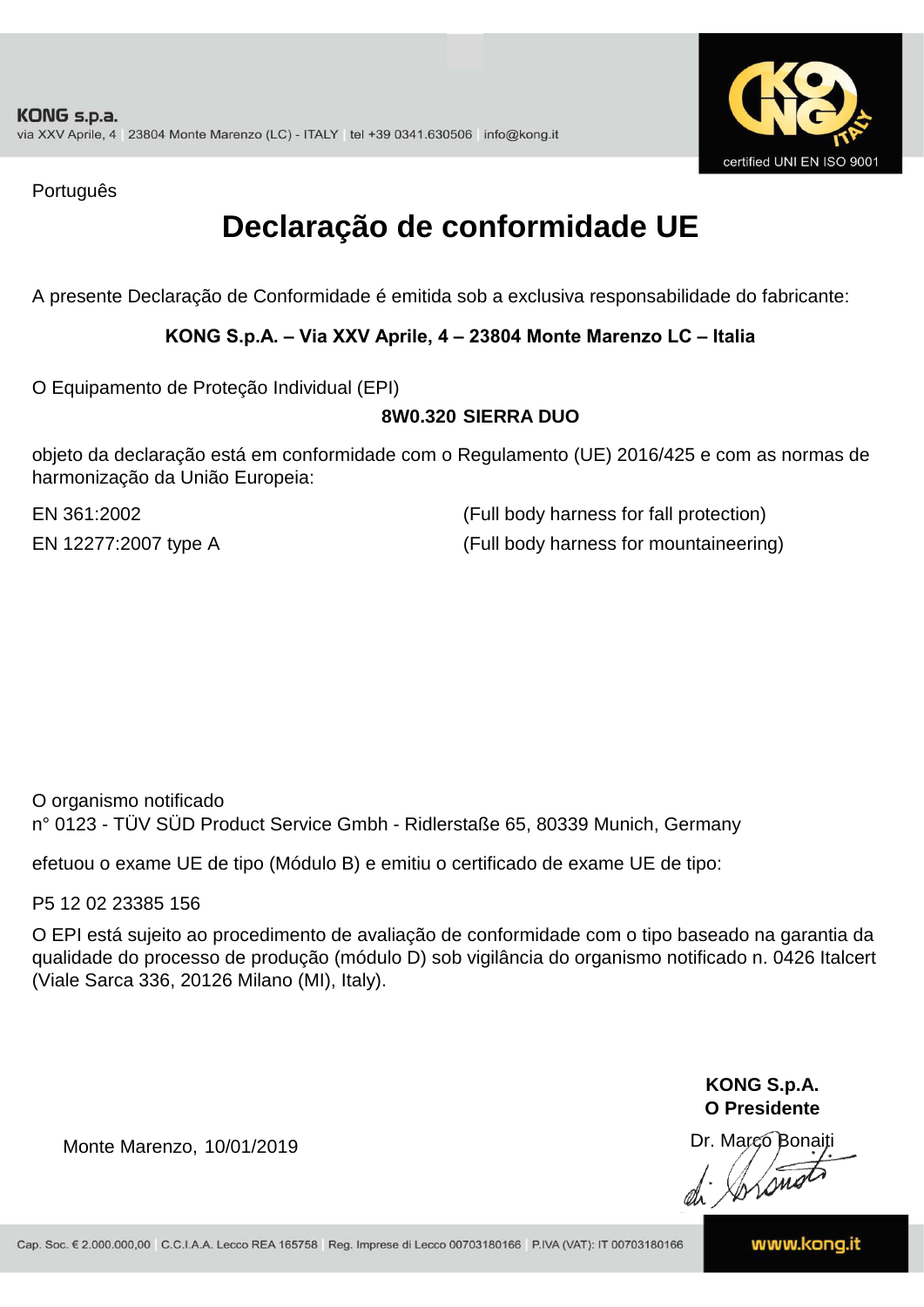![](_page_23_Picture_1.jpeg)

Română

## **Declarație de conformitate UE**

Prezenta declarație de conformitate este eliberată pe răspunderea exclusivă a producătorului:

**KONG S.p.A. – Via XXV Aprile, 4 – 23804 Monte Marenzo LC – Italia**

Echipamentul individual de protecție (EIP)

### **8W0.320 SIERRA DUO**

obiectul declarației, este conform cu Regulamentul (UE) 2016/425 și legislația armonizată a Uniunii Europene:

EN 12277:2007 type A (Full body harness for mountaineering) EN 361:2002 (Full body harness for fall protection)

Organismul notificat n° 0123 - TÜV SÜD Product Service Gmbh - Ridlerstaße 65, 80339 Munich, Germany

a efectuat examinarea UE de tip (modulul B) și a eliberat certificatul de examinare UE de tip:

P5 12 02 23385 156

EIP face obiectul procedurii de evaluare a conformității de tip bazată pe asigurarea calității procesului de producție (modulul D) sub supravegherea organismului notificat nr. 0426 Italcert (Viale Sarca 336, 20126 Milano (MI), Italy).

> **KONG S.p.A. Președinte**

Dr. Marco Bonaiti di Stonom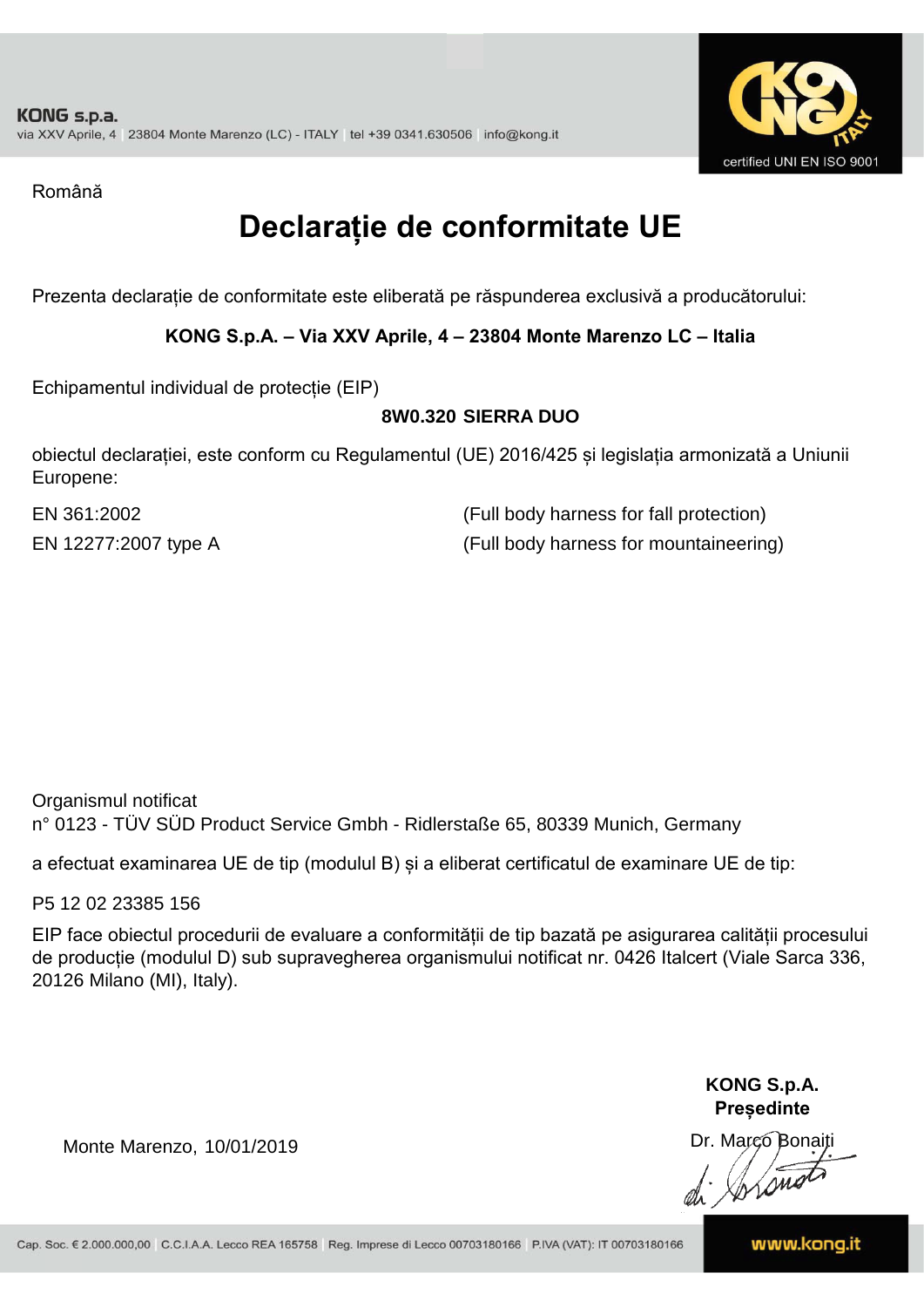![](_page_24_Picture_1.jpeg)

Slovenský

## **EÚ vyhlásenie o zhode**

Toto vyhlásenie o zhode sa vystavuje na výhradnú zodpovednosť výrobcu:

### **KONG S.p.A. – Via XXV Aprile, 4 – 23804 Monte Marenzo LC – Italia**

Osobný ochranný pracovný prostriedok (OOPP)

### **8W0.320 SIERRA DUO**

ktorý je predmetom vyhlásenia, je v súlade s Nariadením Európskeho parlamentu a Rady (EÚ) 2016/425 a harmonizovanými normami Európskej únie:

EN 361:2002 (Full body harness for fall protection) EN 12277:2007 type A (Full body harness for mountaineering)

Notifikovaný subjekt n° 0123 - TÜV SÜD Product Service Gmbh - Ridlerstaße 65, 80339 Munich, Germany

vykonal typové skúšky EÚ (formulár B) a vystavil osvedčenie o typovej skúške EÚ:

P5 12 02 23385 156

OOPP je predmetom postupu posudzovania typovej zhody, založenej na záruke kvality výrobného postupu (formulár D) pod dohľadom notifikovaného subjektu č. 0426 Italcert (Viale Sarca 336, 20126 Milano (MI), Italy).

> **KONG S.p.A. Prezident**

Dr. Marco Bonaiti di Arono

Monte Marenzo, 10/01/2019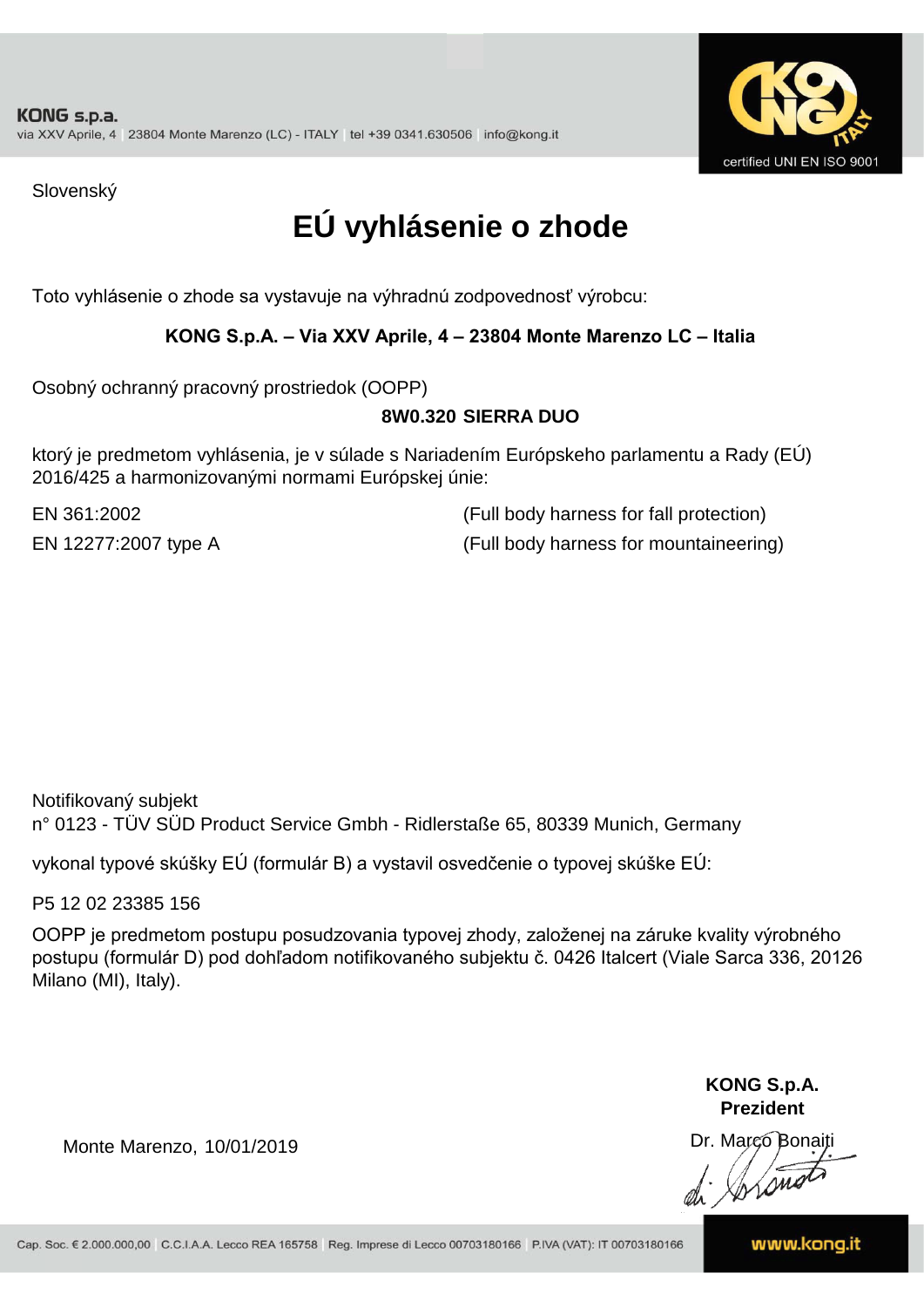![](_page_25_Picture_1.jpeg)

Slovenščina

## **EU - Izjava o skladnosti**

Za izdano Izjavo o skladnosti je odgovoren izključno proizvajalec:

### **KONG S.p.A. – Via XXV Aprile, 4 – 23804 Monte Marenzo LC – Italia**

Osebna zaščitna oprema (OZO)

### **8W0.320 SIERRA DUO**

ki je predmet izjave, je skladna z Uredbo (EU) 2016/425 in s harmoniziranimi standardi Evropske unije:

EN 12277:2007 type A (Full body harness for mountaineering) EN 361:2002 (Full body harness for fall protection)

Priglašeni organ n° 0123 - TÜV SÜD Product Service Gmbh - Ridlerstaße 65, 80339 Munich, Germany

je opravil preizkus tipa EU (obrazec B) in je izdal naslednji certifikat testiranja:

P5 12 02 23385 156

OZO je predmet postopka ocene skladnosti na podlagi garancije kakovosti proizvodnega postopka (obrazec D) pod nadzorom priglašenega organa št. 0426 Italcert (Viale Sarca 336, 20126 Milano (MI), Italy).

> **KONG S.p.A. Direktor**

Dr. Marco Bonaiti di Stonom

Monte Marenzo, 10/01/2019